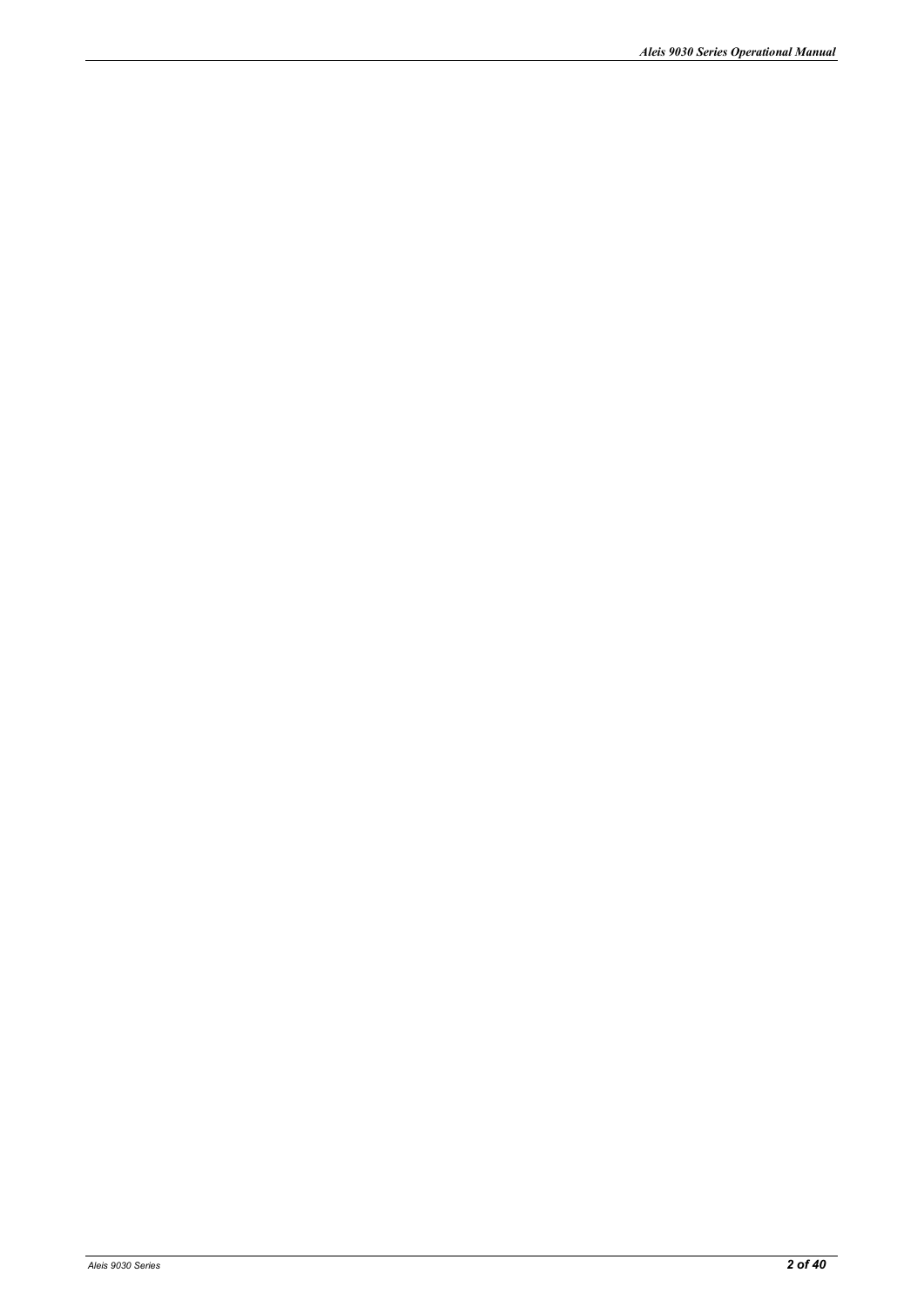| 1.0  |  |
|------|--|
| 2.0  |  |
| 3.0  |  |
|      |  |
|      |  |
|      |  |
|      |  |
|      |  |
|      |  |
| 4.0  |  |
| 5.0  |  |
| 6.0  |  |
|      |  |
|      |  |
|      |  |
|      |  |
|      |  |
| 7.0  |  |
|      |  |
|      |  |
|      |  |
|      |  |
| 8.0  |  |
|      |  |
| 9.0  |  |
|      |  |
| 10.0 |  |
|      |  |
|      |  |
|      |  |
|      |  |
|      |  |
|      |  |
|      |  |
| 11.0 |  |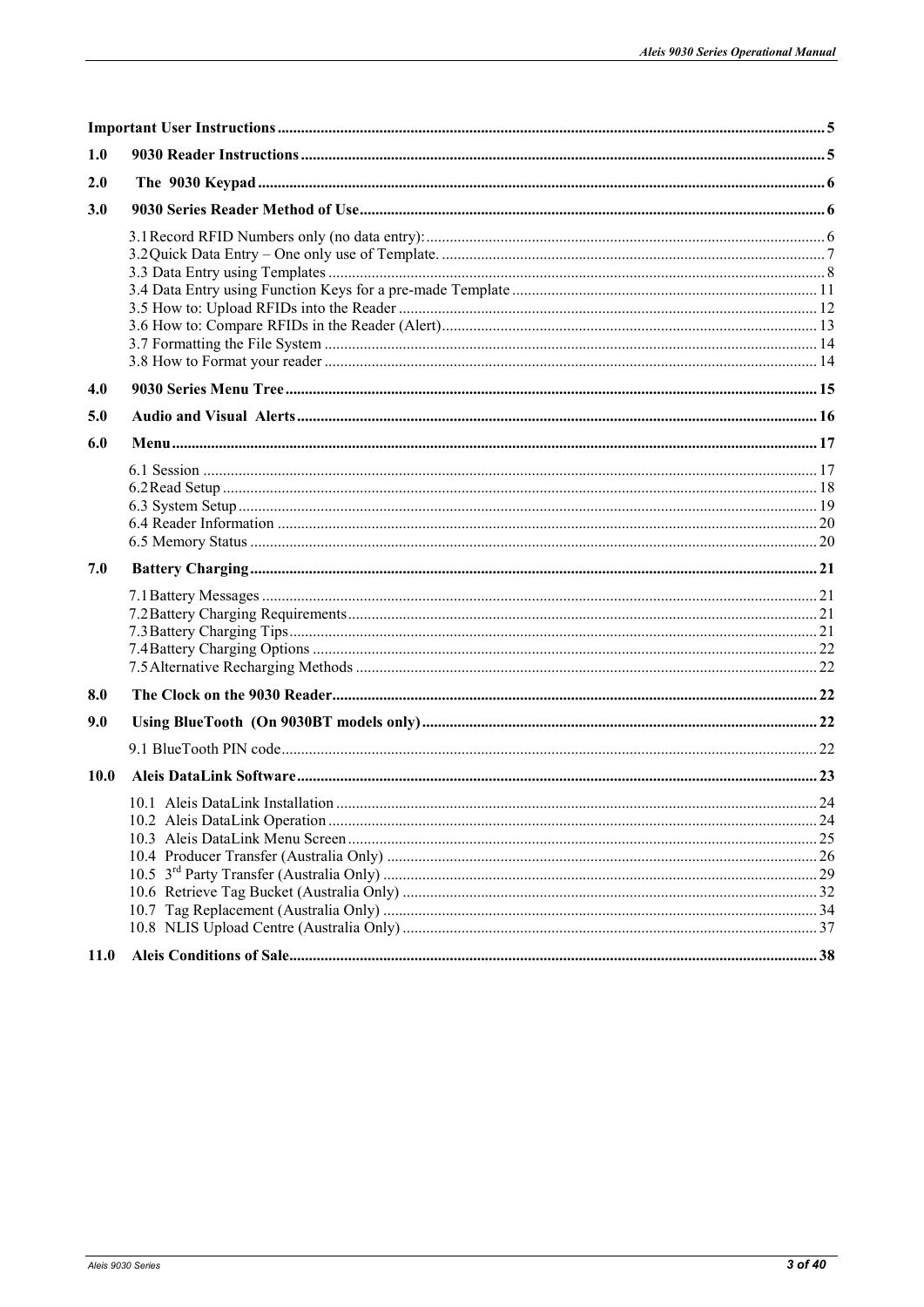#### **Regularity Notices and Conformity**



#### **Information to the user (FCC Part 15.105)**

This equipment has been tested and found to comply with the limits for a Class B digital device, pursuant to Part 15 of the FCC Rules. These limits are designed to provide reasonable protection against harmful interference in a residential installation. This equipment generates, uses and can radiate radio frequency energy and, if not installed and used in accordance with the instructions, may cause harmful interference to radio communications. However, there is no guarantee that interference will not occur in a particular installation. If this equipment does cause harmful interference to radio or television reception, which can be determined by turning the equipment off and on, the user is encourage to try to correct the interference by one or more of the following measures:

- Reorient or relocate the receiving antenna
- Increase the separation between the equipment and receiver
- Connect the equipment into an outlet on a circuit different from that to which the receiver is connected
- Consult the dealer or an experienced radio/TV technician for help

#### **Modification warning (FCC Part 15.21)**

Warning: Any changes or modifications not expressively approved by Aleis could void the user's authority to operate this equipment.

#### **Canada**

This Class B digital apparatus complies with Canadian ICES-003. Cet appareil numérique de la classe B est conforme à la norme NMB-003 du Canada.

### **Europe CE**

This device has been tested and meets the Electromagnetic Compatibility requirements for EN300 330



This device has been tested and meets the Electromagnetic Compatibility requirements for CISPR 11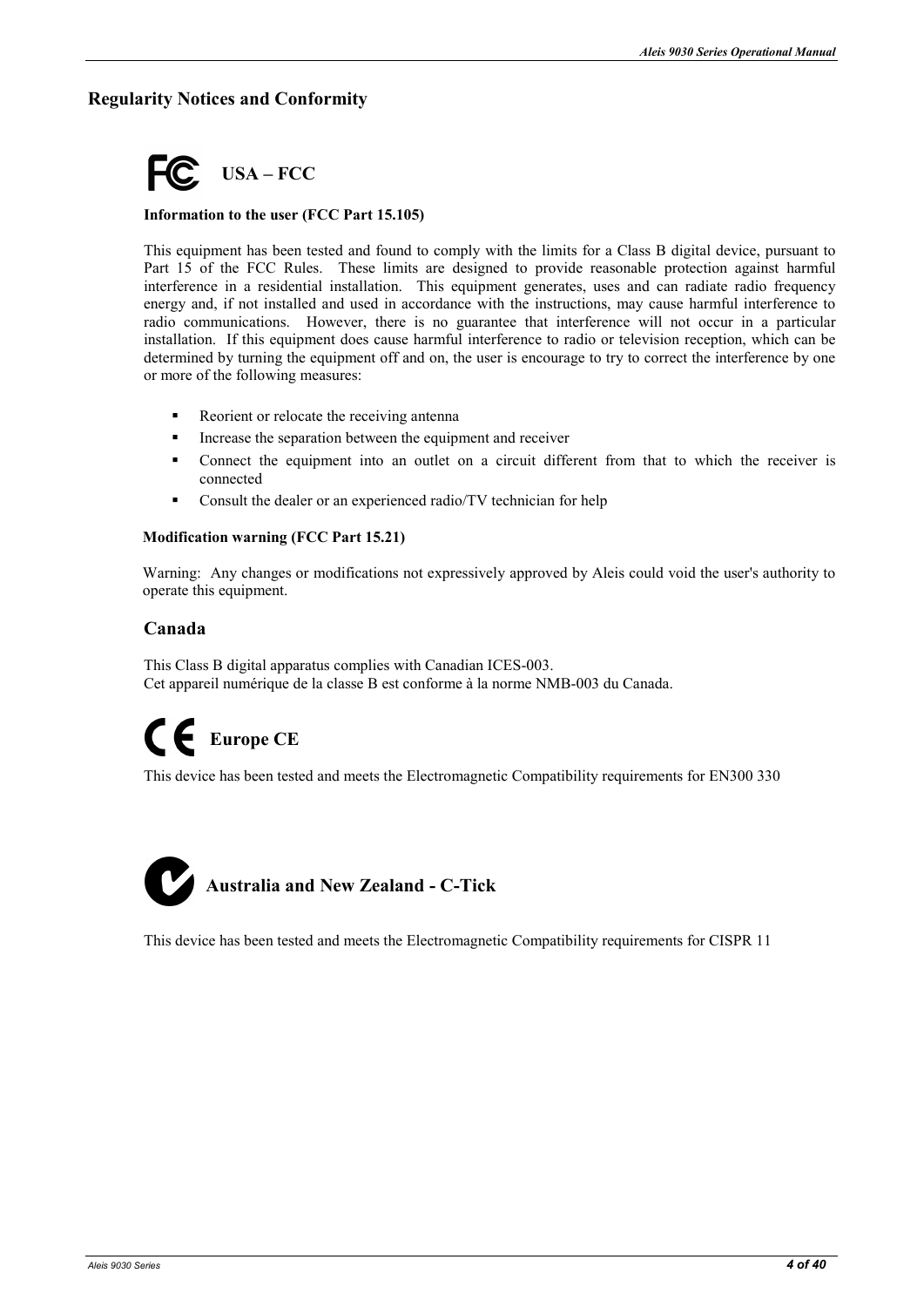#### **Important User Instructions**

#### **1.0 9030 Reader Instructions**

#### **IMPORTANT Must be read prior to using system USER INSTRUCTIONS**

The following instructions must be wholly adhered to or permanent damage to the antenna/reader and/or permanent data loss can occur. Non-conformance to the handling and operating instructions will immediately void all warranties for the antenna/reader and software.

- 1. Battery must be charged every two months and for maximum performance, batteries need to be charged before and after use.
- 2. The clock will lose time if the battery is run or left flat. Use DataLink to update your time.
- 3. Charge for 24 hours for  $1<sup>st</sup>$  initial charge
- 4. Unit is ready to use straight out of the box. No need to change any settings. If settings are changed unit can be reset to factory defaults. (See Menu tree in this manual)
- 5. WARNING: All Aleis Warranties will be immediately voided if this reader is used in any way with HyperTerminal
- 6. Up to 1,000 sessions, with maximum of 4,000 full data fields per session or 40,000 total records. Data must be cleared at 40,000 total records, or 1000 sessions whatever comes first.
- 7. During transportation, readers must be protected from shock in a padded case or box.
- 8. Aleis suggests a form of transient protection unit be used while charging the reader to help prevent power surges/spikes.
- 9. Charging batteries: please note specific male and female groove when fitting charge leads to unit.
- 10. Have only one reading system at a time switched on.
- 11. Do not hose or submerge antenna/reader in water.
- 12. Use only a very lightly damp cloth to clean antenna/reader.
- 13. Do not use chemicals to clean antenna/reader.
- 14. Do not use wand as a prodder or as any form of a cattle motivator.
- 15. Do not drop reader boxes as electronics are contained within.
- 16. All boxes with seals are to be kept sealed.
- 17. Do not remove any VOID stickers from readers.
- 18. (For RF link models) Do not have metal objects between reader and RF Link as it will affect range and data may not be transferred and may be lost.

#### 19. **Aleis DataLink is a free program to transfer cattle to the LIS database and download to Excel**

20. Aleis Conditions of Sale apply.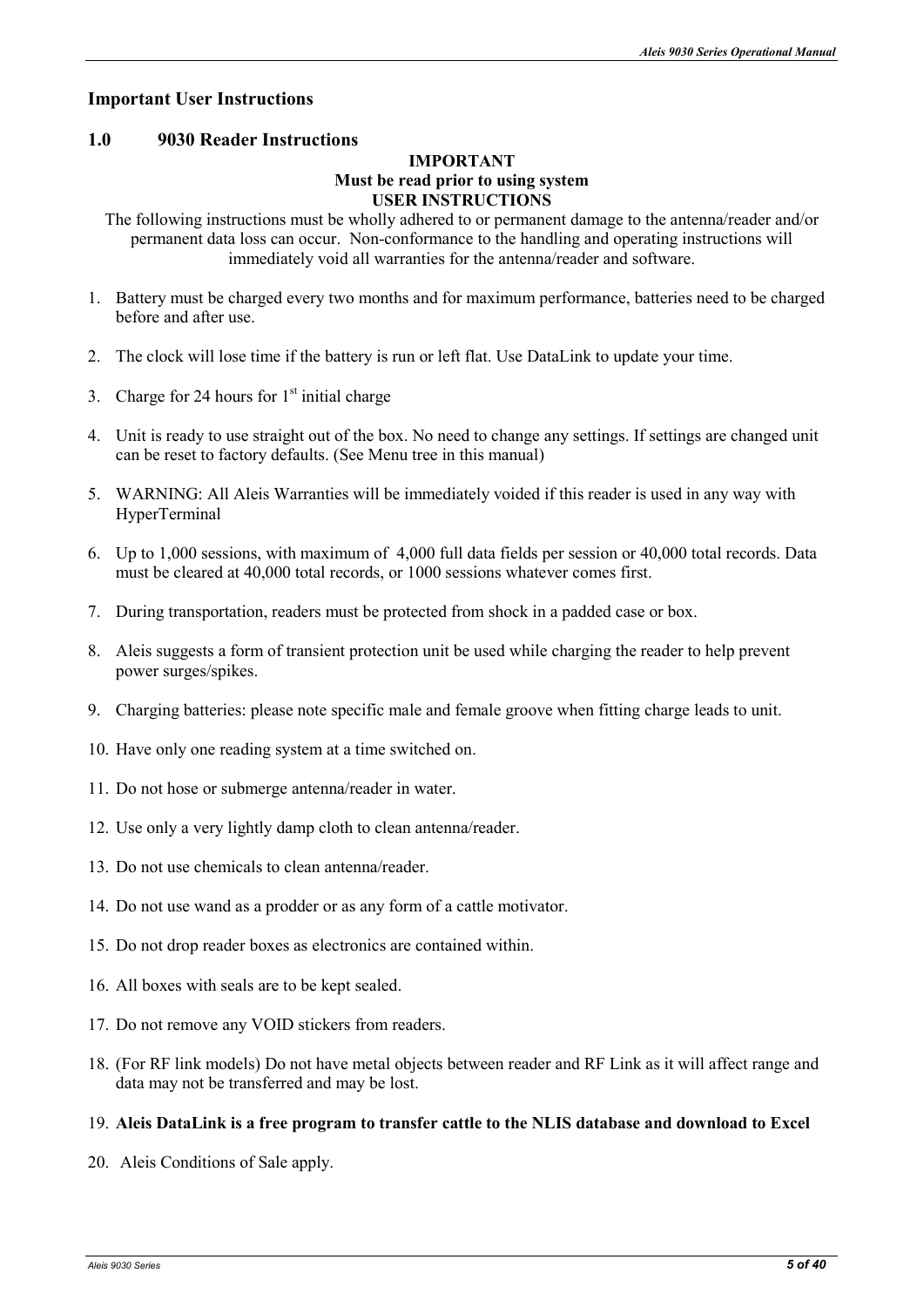#### **2.0 The 9030 Keypad**



#### **3.0 9030 Series Reader Method of Use**

#### **Helpful Hints**

- First, it is recommended to go to Menu Tree diagram in User Guide, then go to MENU key on reader, and become familiar with the settings in the reader while looking at the User Guide.
- **Pressing C** once takes you back to previous step.
- When entering Data you can choose Numeric, Alpha or Colour by using the Numeric/Alpha/Colour key
- Keep session numbers recorded somewhere so you know which cattle are recorded in individual session numbers.
- Screen will automatically turn off if not used within 30 minutes. (Menu selectable)
- When Reading Press the button on the wand and wave the wand past the RFID device - ear tag or rumen pellet. When reading rumen pellets, simply wave the wand in a reverse 'L' pattern behind the front leg of the animal, or in front of the brisket.

There are four general methods of reading and recording data. Please read each method and follow instructions covering the method you choose with your 9030 series system.

#### **3.1** Record RFID Numbers only (no data entry):

#### **Start a new session:**

- 1. To start a new session and read another group of animals, press **MEU**.
- 2. Select **Session** press **OK**.
- 3. **ew** will be highlighted, press **OK**.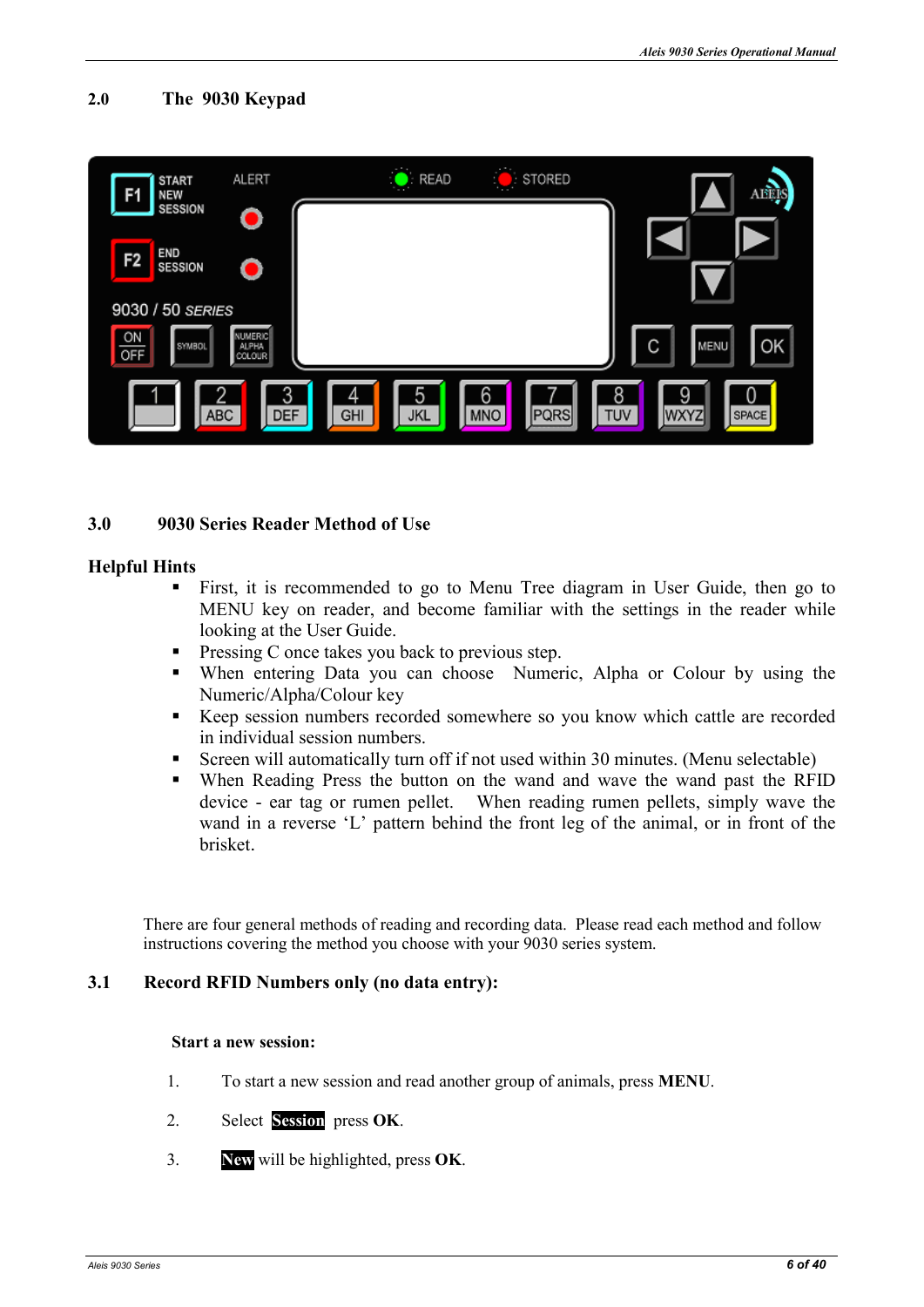- 4. To read next group of cattle same as last group of cattle, press **down arrow** and select **Blank**.**.**
- 5. Press **OK**. (Note: A blank data entry box will appear)
- 6. Press **C** (located to the left of the MENU button) to return to main reading screen.
- 7. Proceed to read next group of cattle.

#### **3.2 Quick Data Entry – One only use of Template.**

Use this method when adding data to RFID's and not saving template etc. Example: For recording particular data on a rare occasion.

- 1. Turn Reader **O**.
- 2 Press **MENU**
- 3. **Session** will be highlighted, press **OK**.
- 4. **ew** will be highlighted, press **OK**.
- 5. Press **down arrow** once to highlight the word **Blank**.
- 6. Press **OK**.
- 7. A table heading will appear.

**Field Default Data** 

When setting up template there is no need to have a date field as this will record automatically and print with the report. There are **four** data fields available per template.

8. **Field** column allows for three letters/numbers only for each field. If recording information for a, tag number, pregnancy result, weight, vaccination, dose rate or paddock. Abbreviate name to three letters only: Once name is typed, press **down arrow** and type in name for next field.

| Field      | <b>Default Data</b> |
|------------|---------------------|
| <b>TAG</b> |                     |
| <b>WGT</b> |                     |
| P/E        |                     |
| PAD        |                     |

9. Press **right arrow** to move into second column under **Default Data**. Default Data is any data **that will be the same** for every animal read, leave box empty where data is to be changed for each animal. Use **up arrow** and **down arrow** buttons to move in the column. See the example below. Note: Make sure **down arrow** button is pressed after typing is finished in each line – **including the last line.** 

| <b>Field</b> | <b>Default Data</b> |
|--------------|---------------------|
| <b>TAG</b>   |                     |
| <b>WGT</b>   |                     |
| P/E          |                     |
| PAD          | <b>River</b>        |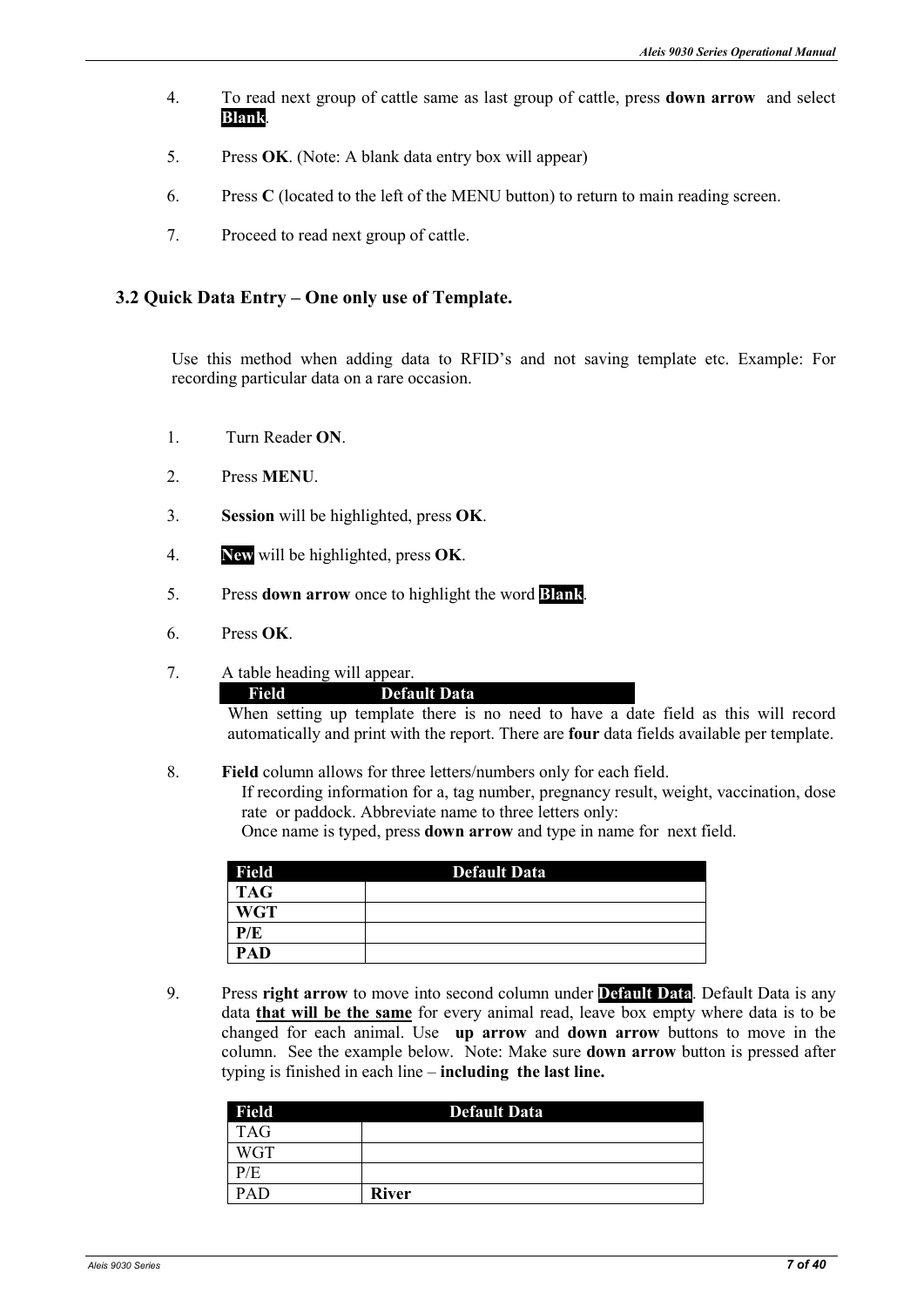- 10. When finished, press **C** (located to left of MENU button) to return to session screen.
- 11. Read first RFID device, press **OK**.
- 12. Type in data required when finished typing first line of data, press **OK** to move to next line to enter next data. **Note**: if data has been entered the same for every animal, it can still be edited if required – on particular line, press **Delete** or backspace arrow and remove what's not required and type data required.
- 13. Press **OK** on last field, it will automatically return to main reading screen.
- 14. Quick guide to using **Data Entry Screen** when reading cattle:

| Field | <b>Default Data</b>              |
|-------|----------------------------------|
| Tag   | Type in Tag Number, press OK.    |
| Vac   | 5 in 1 - Default Data, press OK. |
| Dos   | Type in Dosage, press OK.        |
| Pad   | River - Default Data, press OK.  |

Press **OK** on last field, it will automatically return to main reading screen to read next RFID.

15. When finished reading and recording data turn Reader **OFF** and download it later at PC, or start a new session and read another group of animals.

#### **Start a new session:**

- 16. To start a new session to read another group of animals, press **MEU**.
- 17. Session will be highlighted, press **OK**.
- 18. **ew** will be highlighted, press **OK**.

Follow same instructions from beginning.

If same fields are required, select **Same Fields** instead of **Blank** (as in step 5)

#### **3.3 Data Entry using Templates**

- Setup New Template
- Lock Template
- Save Template
- Change Template
- Remove Template

#### **Setup New Template**

- 1. Press **MEU**.
- 2. **Session** is highlighted press **OK**.
- 3. Press **down arrow** once to **Data Entry Setup.**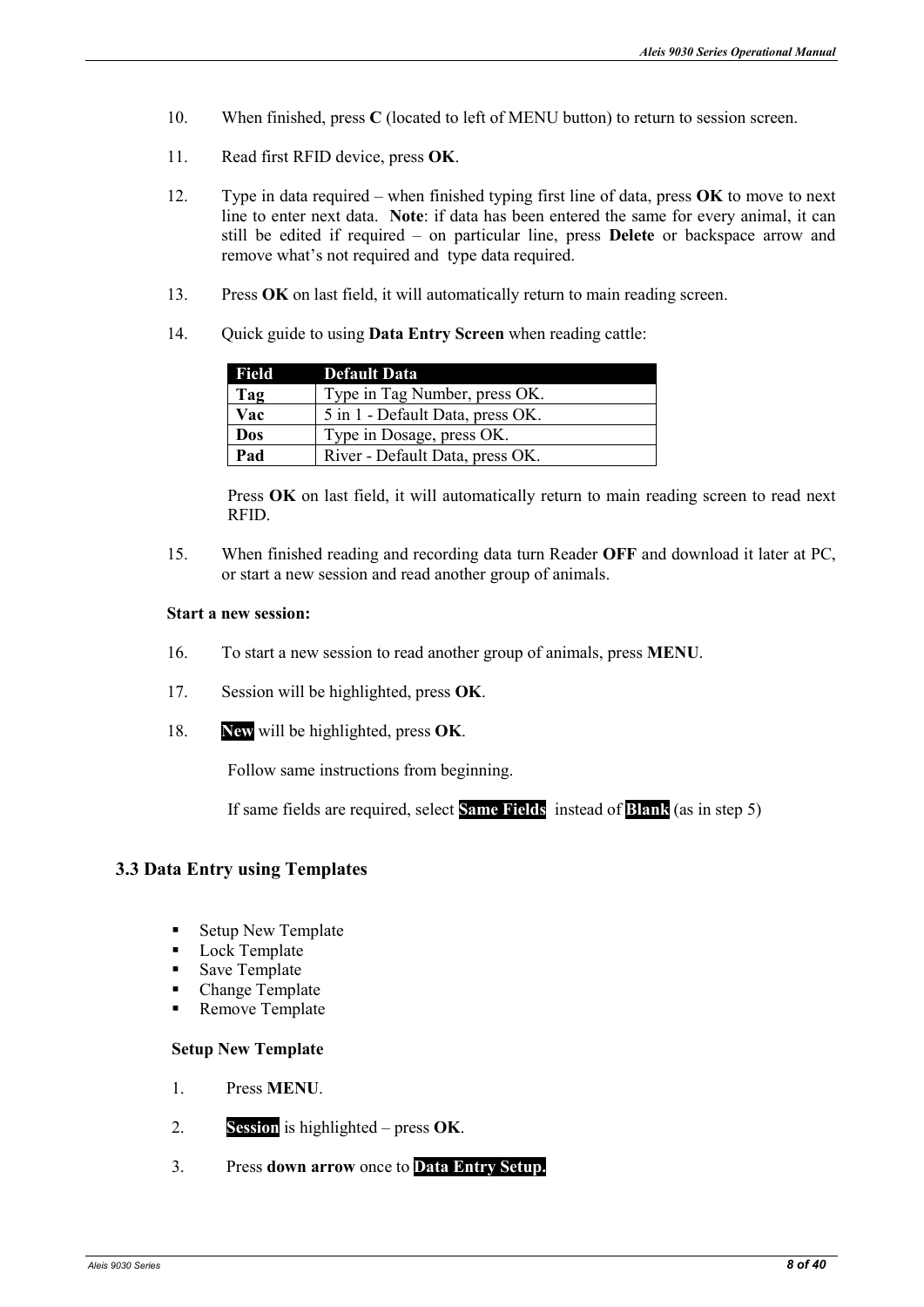- 4. Press **OK**.
- 5. A table heading will appear.

#### **Field Default Data**

When setting up template there is no need to have a date field as this will record automatically and print with the report. There are **five** templates available and **four** fields available per template.

6. **Field** column allows for three letters/numbers only for each field. If recording information for a, tag number, pregnancy result, weight, vaccination, dose rate or paddock. Abbreviate name to three letters only:

Once name is typed, press **down arrow** and type in name for next field.

| <b>Field</b> | <b>Default Data</b> |
|--------------|---------------------|
| <b>TAG</b>   |                     |
| <b>WGT</b>   |                     |
| P/E          |                     |
| <b>PAD</b>   |                     |

7. Press **right arrow** to move into second column under **Default Data**. Default Data is any data **that will be the same** for every animal read, leave box empty where data is to be changed for each animal. – use **up arrow** and **down arrow** buttons to move in the column. See the example below. Note: Make sure **down arrow** button is pressed after typing is finised in each line – **including the last line.** 

| <b>Field</b> | <b>Default Data</b> |
|--------------|---------------------|
| <b>TAG</b>   |                     |
| <b>WGT</b>   |                     |
| P/E          |                     |
|              | <b>River</b>        |

8. When finished, press **C** (located to the left of MENU button) to return to the session screen.

#### **Lock Template**

- 9. From **Session** press **down arrow** to select **Data Entry Locking**.
- 10. Press OK.
- 11. By pressing **OK** in any box locks data to prevent it accidentally being changed when typing data into reader. An **X** appears in box when locked.

#### **Some Examples:**

| <b>Field</b> | <b>HDR</b> | <b>DBR</b> | <b>DATA</b> |
|--------------|------------|------------|-------------|
| <b>WGT</b>   | X          |            |             |
| <b>TAG</b>   | X          | X          |             |
| P/E          | X          |            |             |
| PAD          | Y          | v          | X           |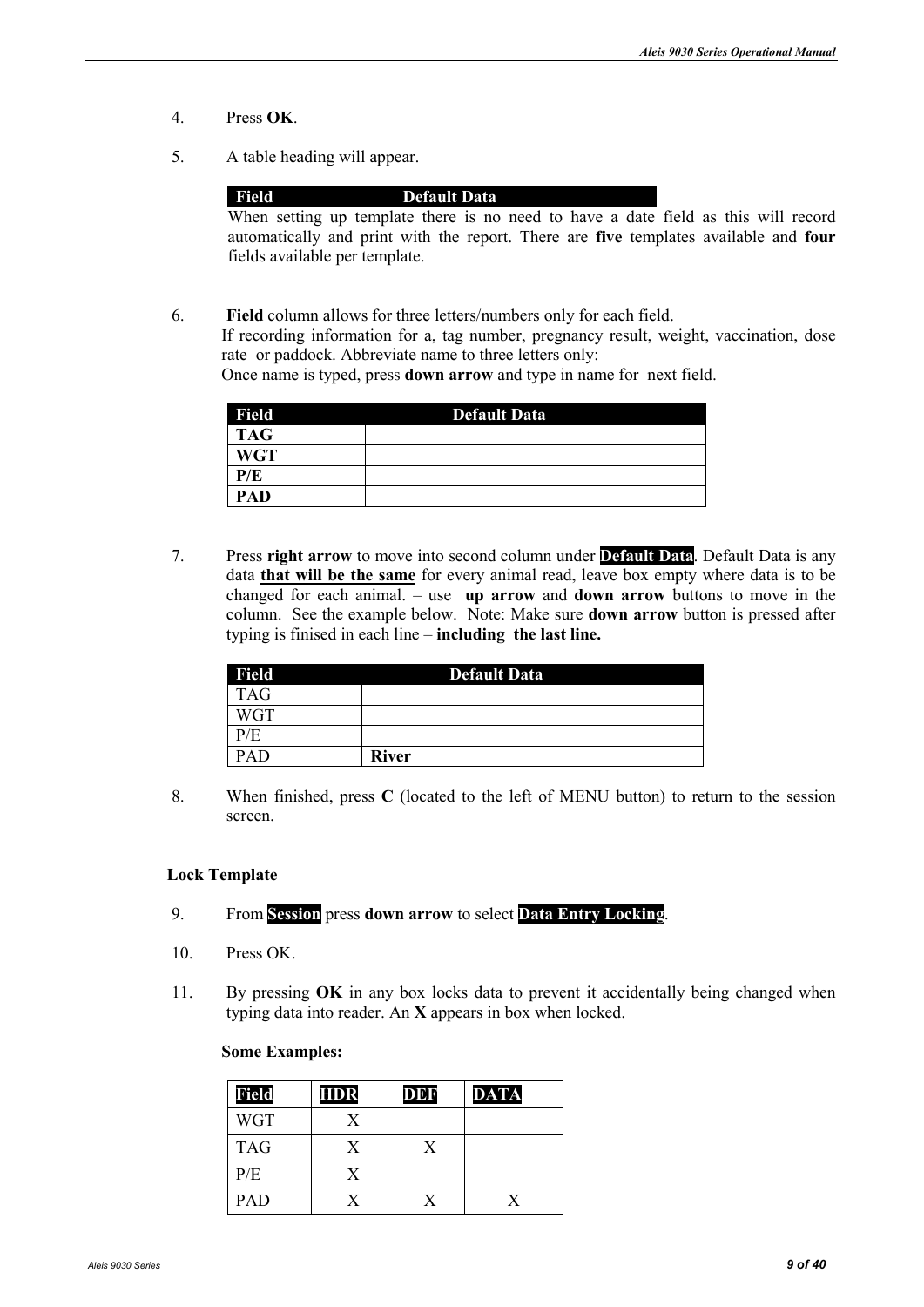- **Field** Names created in **Data Entry Setup.**
- **HDR** Locks **HDR** field so it cannot be accidentally changed when entering data. **(**These should always be locked with an **X**.)
- **DEF** If **X** is in box, locks default data created in **Data Entry Setup**. (Default Data is any data **that will be the same** for every animal read.)
- **DATA** Locks data field. When **OK** is pressed after reading cattle if this has been locked the data cannot be changed. (This should only be locked with a **X** if default data is to remain the same for each animal.)
- 12. Once fields and data are locked to your requirements, press **C** button to go back one screen.
- 13. Template needs to be saved if it is to be used at another time.

#### **Save Template**

- 14. Press **down arrow** until **Templates** is highlighted.
- 15. Press **OK**.
- 16. **Save Template** will be highlighted press **OK**.
- 17. Press **OK** on first **Empty** word, or any of the five templates.
- 18. Type in template name.
- 19. When finished press **OK**.
- 20. Message appears **Template Saved**, press **OK**.
- 21. Press **C** three times to return to main reading screen.
- 22. Reader is ready to read first group of animals.
- 23. This process can be carried out well before using the reader.

#### **Change Template:**

If template is made, and after using it, it needs to be updated or changed, make a new template as per these instructions, make all the changes, go to **Save Template** and highlight template being updated. Press **OK**, and reader will overwrite (replace) it with new updated template.

#### **Remove Template:**

Instead of highlighting the word 'Empty' when next template is saved, highlight template to be removed and replace it with new template, and press **OK**.

#### **IMPORTANT:**

The 9030 Series Reader always remembers the last template used, so if **Data Entry Locking** has been enabled on last template used, it will need to be unlocked before creating a new template. To unlock it, go to **Data Entry Locking**, highlight any box with an **X** in it, and press the **OK**.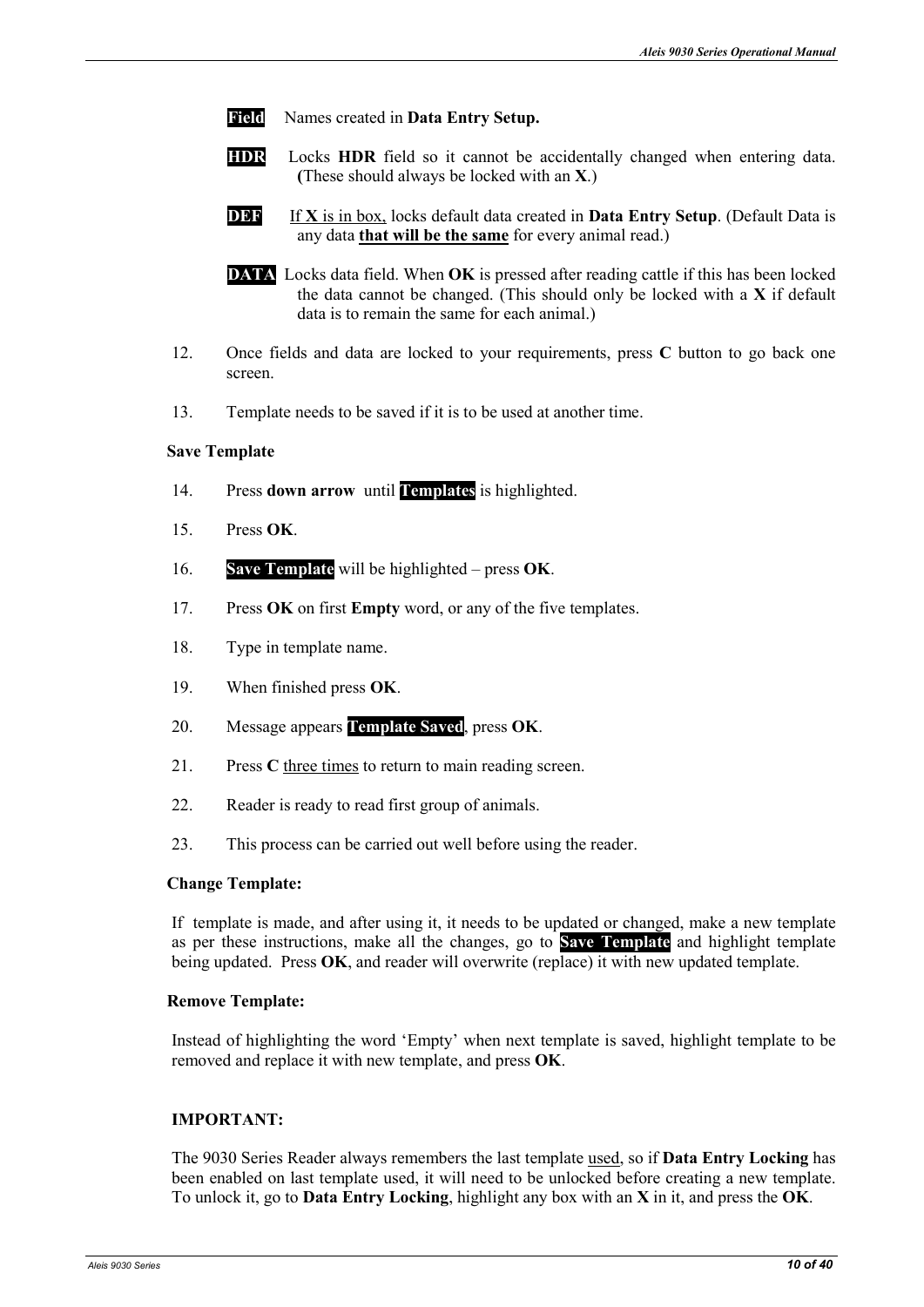#### **3.4 Data Entry using Function Keys for a pre made Template**

#### **9030 Series Function Keys**

9030 series Function Keys are designed to make entering data into reader simple and quick. The function of each key is explained to the right of that key, as an example, the F1 key is used to start a new session. These Function Keys are linked directly to created Templates in reader. It is important templates have been set up prior to reading animals and entering data as per this sheet.

- 1. Turn reader **O**.
- 2. Assuming previous session is finished. Press **MEU**.
- 3. **Session** will be highlighted, press **OK**.
- 4. Press **down arrow** until **Templates** is highlighted.
- 5. Press **OK**.
- 6. Press **down arrow** until **Default Template** is highlighted.
- 7. Press **OK**.
- 8. Use arrow keys to highlight (tick) template you want, press **OK.**
- 9. Press **C** four times to return to main reading screen.
- 10. Press **F1** to start a new session
- 11. Press **C**
- 12. Read first animal
- 13. Press **OK** if entering data
- 14. Once all required data has been entered, press **OK** button.
- 15. When finished reading all animals, press **F2** button to finish reading.
- 16. Press **F1** to start a new session
- 17. Press **OK**
- 18. Read first animal
- 19. Press **OK** if entering data
- 20. Once all required data has been entered, press **OK** button.
- 21. When finished reading all animals, press **F2** button to finish reading and end session. (Repeat steps 16 to 21 for each New session required)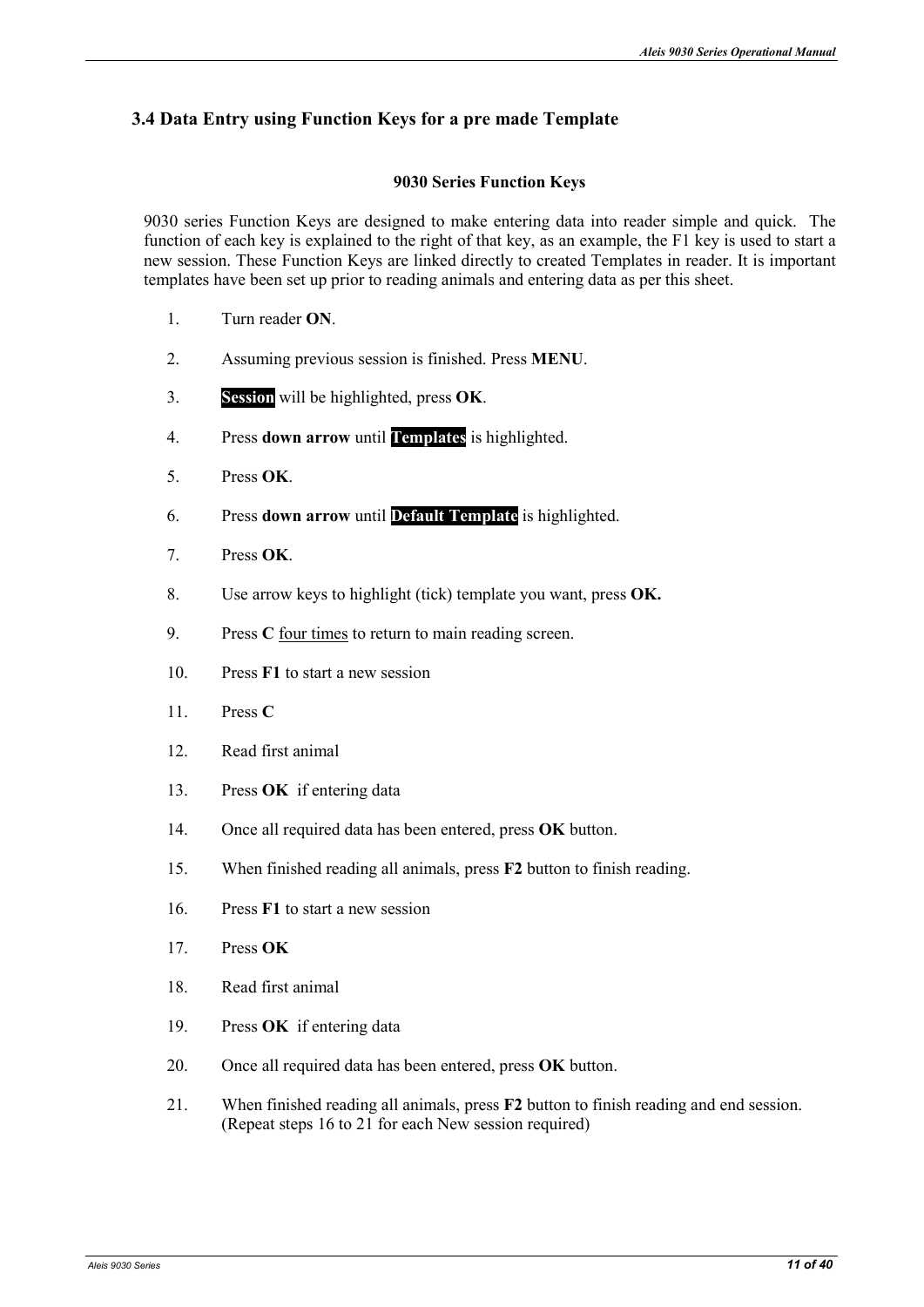#### **3.5 How to: Upload RFIDs into the Reader**

The feature of uploading RFIDs into the 9030 portable wand is to allow you to find particular RFIDs that you need to identify. For example, if you need to find a particular animal that was treated with a certain medicinal treatment, you can upload the RFID into the reader. When you read the animal with that RFID, the reader will alert you with a long series of beeps so that you will know you have found the animal you were looking for.

To use this feature, there are two steps you will need to perform :

- 1. Create a file to upload into the reader.<br>2. Upload the RFIDs into the reader.
- Upload the RFIDs into the reader.

#### **Before starting you will need:**

- 1. Aleis DataLink installed on your computer.
- 2. A working COM port you can check this by turning your 9030 reader on, and then opening Aleis DataLink. Down the bottom right corner of the Aleis DataLink screen, you should see that the software has connected to a particular unit.
- 3. A list of RFIDs that you want to put into the reader.

#### **Step 1: Creating a file to upload into the reader.**

Creating the file to upload into the reader is very easy. You can do this in Microsoft Excel or Wordpad or Notepad. All you need to do is have a list of RFIDs with the word TAG as the first entry, ie at the top of the list. It must look like this:

If you are using Microsoft Excel, then simply put this in Column A, with the word TAG in Row 1.

Once you have done this, you will need to save this as a text file (\*.txt). It is very important that you save this as a text file or the operation will not work. Hint: When you save this, give it a name that is five letters or less.

#### **Step 2: Upload the files into the reader.**

- 1. Open up Aleis DataLink.
- 2. Once the software has found the reader, click on the Open button located at the left side of the DataLink screen (there is a big yellow manilla folder on the button).
- 3. Find the file that you created, and click on the open button.
- 4. You will see that file name listed in the main screen of Aleis DataLink where the session names and numbers are normally displayed.
- 5. Click on that file name.
- 6. Now click on the Upload button located at the left side of the DataLink screen.
- 7. You will be asked to enter a name. If you want to change the name, go ahead and type in what you would like, then click on the OK button.
- 8. When it has been successfully uploaded, you will see at the bottom left of the DataLink screen, the words, "Upload Complete".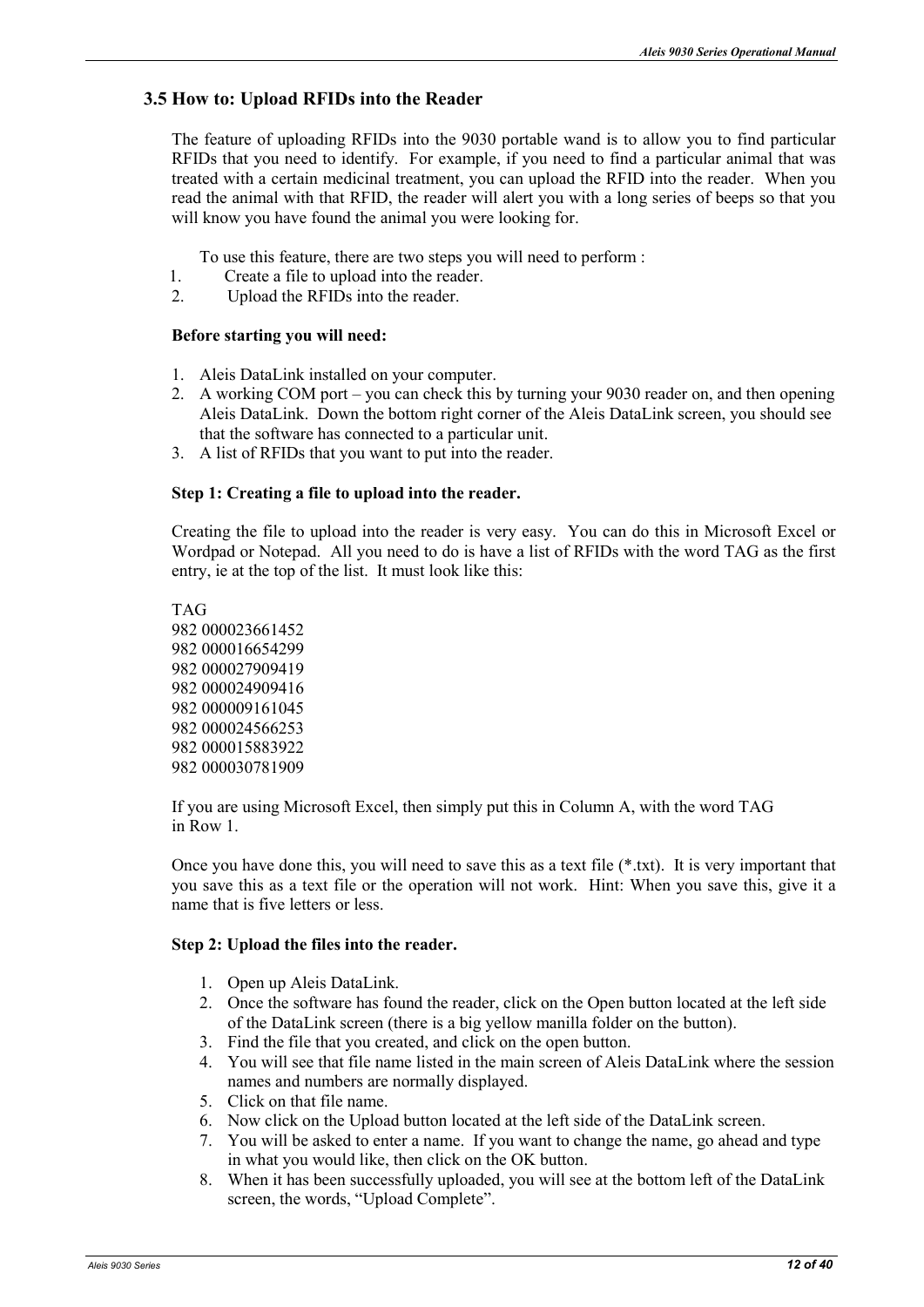#### **3.6 How to: Compare RFIDs in the Reader (Alert)**

If you want to ensure that every time you read an RFID, the reader is checking it against the list of RFIDs you have uploaded into the reader and the data stored against each RFID. To make this happen, do the following:

- 1. Ensure the reader is turned on.
- 2. Start a new session as per your requirements . . . so you will be using a template that you are planning to do your work with.
- 3. Once you have started the new session, and you are in the main reading screen, press the MENU button.
- 4. Scroll down to **Read Setup** and press the OK button.
- 5. Scroll down to **Comparison** and press the OK button.
- 6. Scroll down to  $\Box$  **Session** ( ) and press the OK button.
- 7. Scroll back to the name you saved the uploaded file as and press the OK button.
- 8. Press the C button (located beside the MENU button).
- 9. The reader will then reboot now press the MENU button again.
- 10. Scroll down to **Read Setup** and press the OK button.
- 11. Scroll down to **Alert** and press the OK button.
- 12. Ensure **Condition** is highlighted and press the OK button.
- 13. Scroll down to  $\Box$  On Match and press the OK button you will see a tick appear in the box.
- 14. Press the C button (located beside the MENU button).
- 15. Scroll down to **Action** and press the OK button.
- 16. Scroll down to  $\Box$  Msg, LEDs, Buzzer and press the OK button you will see a tick appear in the box.
- 17. Press the C button (located beside the MENU button).
- 18. Scroll down to **Duration** and press the OK button.
- 19. Choose the setting you want and press the OK button. 'Until Keypress' means that the reader will continue to beep and flash the LEDs until any key on the reader is pressed.
- 20. Press the C button (located beside the MENU button) three times until you see the main reading screen.
- 21. Turn the reader off and then back on.
- 22. The reader is now ready to use and will compare the RFIDs you read against the list you uploaded.

\*\*Note: 1. When you upload another new list of RFIDs into the reader, in Step 6 of the above, you will need to tick the box  $\Box$  Current Session and then scroll back down and tick the  $\square$  Session ( ) again to reactivate the reader to search

\*\*Note: 2. If you need all of the Data entry fields to be displayed when you do a compare leave the headers blank in the new session. If you only require one or some of the fields make sure the headers are in the new session that you create and only that data will come across from the session which you are comparing against.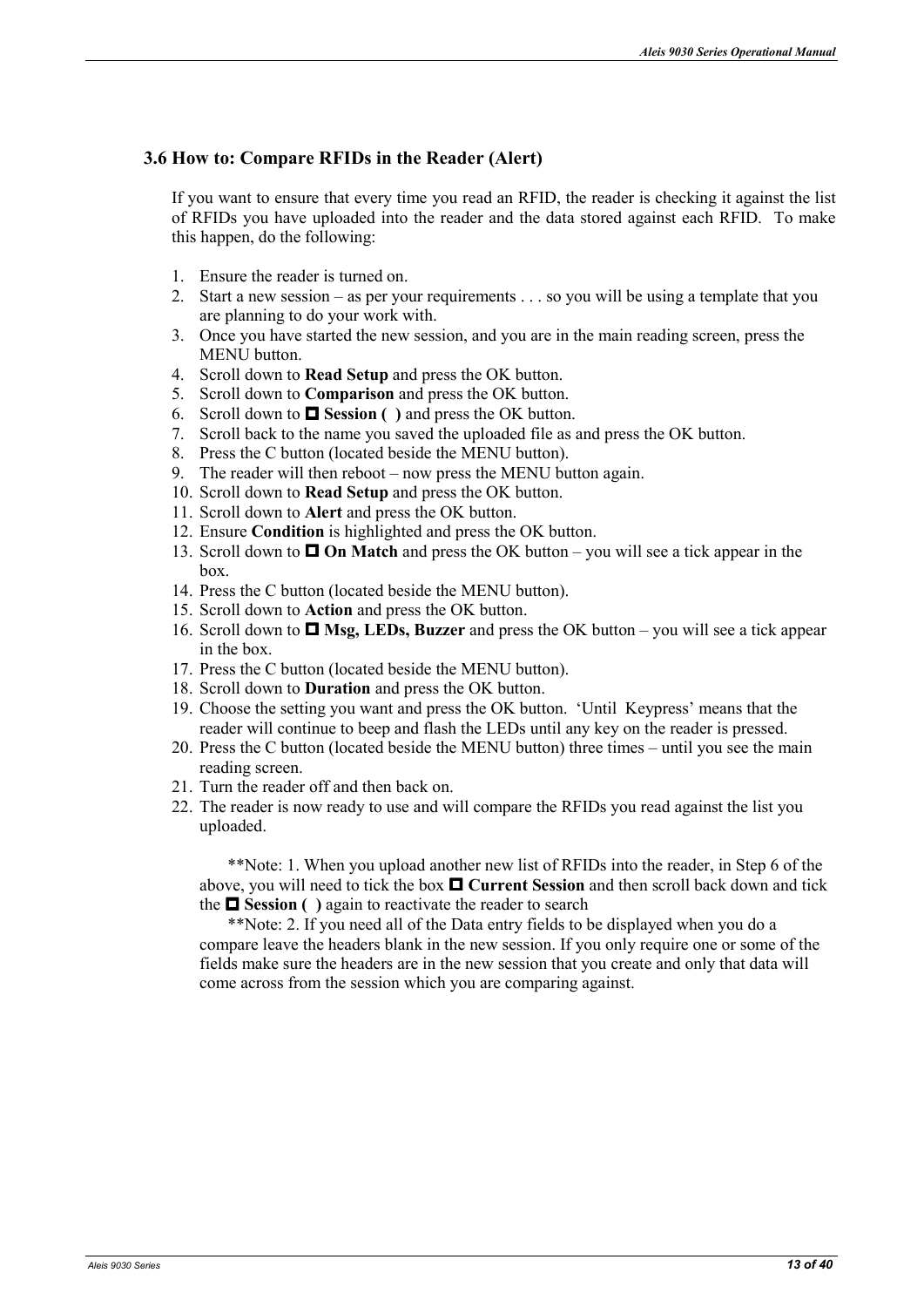#### **3.7 Formatting the File System**

Formatting of the file system is very important to keep your reader operating at its maximum performance. Once the reader has read and stored a lot of tags eg 40000+ you may notice a slow down in its performance when storing and recalling data. This is similar to your PC when the Hard Drive gets full. When you clear the reader it doesn't actually remove the data so you can retrieve it if you accidentally have cleared the reader. When a "Format file system" is done the data then is lost.

Formatting of the file system should be done every 2-4 months for Heavy users or 4-6 months for light users.

Before formatting the file system make sure you have saved any data in the reader. After formatting the data is **NOT** recoverable.

When the reader is formatted your templates will also be cleared so note down the names and the fields in the template so you can set them up again.

#### **3.8 How to Format your reader**

Note: Read above "Formatting File System in Reader" first

Step 1 Open DataLink Step 2 Click on "Setup". Step 3 Click on "Format file system" Step 4 Click on "OK"

| <b>Format File System</b> |    |                                                     |                                                |
|---------------------------|----|-----------------------------------------------------|------------------------------------------------|
| WARNING:                  |    | This action will erase all current and old sessions | Please wait 40 seconds for command to complete |
|                           | OК | Cancel                                              |                                                |

#### Step 5 Type in your Name and click on "OK"

| <b>AleisDataLink</b>                                              |              |
|-------------------------------------------------------------------|--------------|
| Ready to permanently erase all sessions<br>Please enter your name | OΚ<br>Cancel |
| John Smith                                                        |              |

Step 6 The reader will now be formatting the file system

| 國 |                                             |  |
|---|---------------------------------------------|--|
|   | <b>Formatting File System - Please Wait</b> |  |

Step 7 Click on the "OK"

| <b>Aleis DataLink</b>                |
|--------------------------------------|
| File System Formatted, Unit rebooted |
|                                      |

Your reader is now formatted.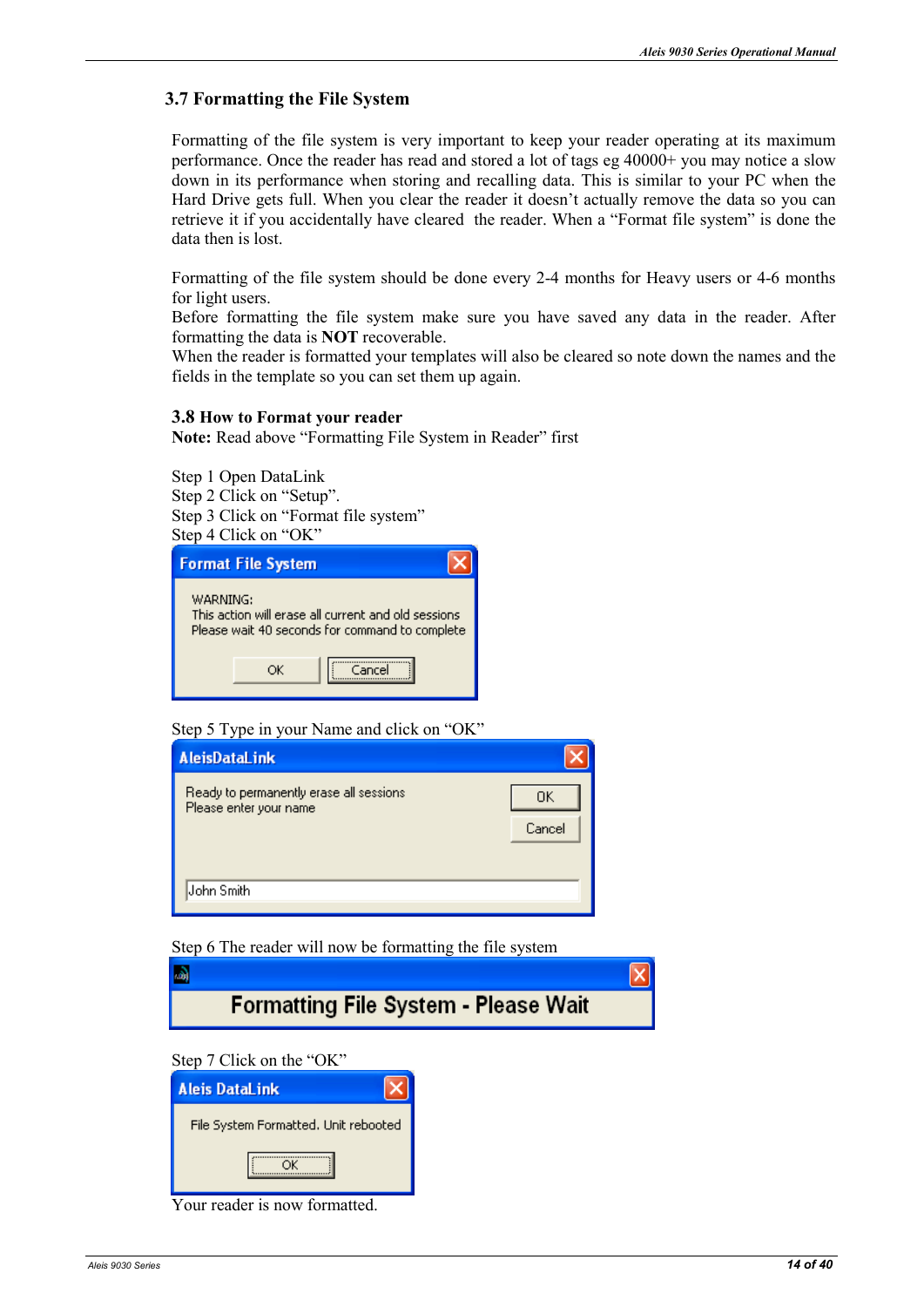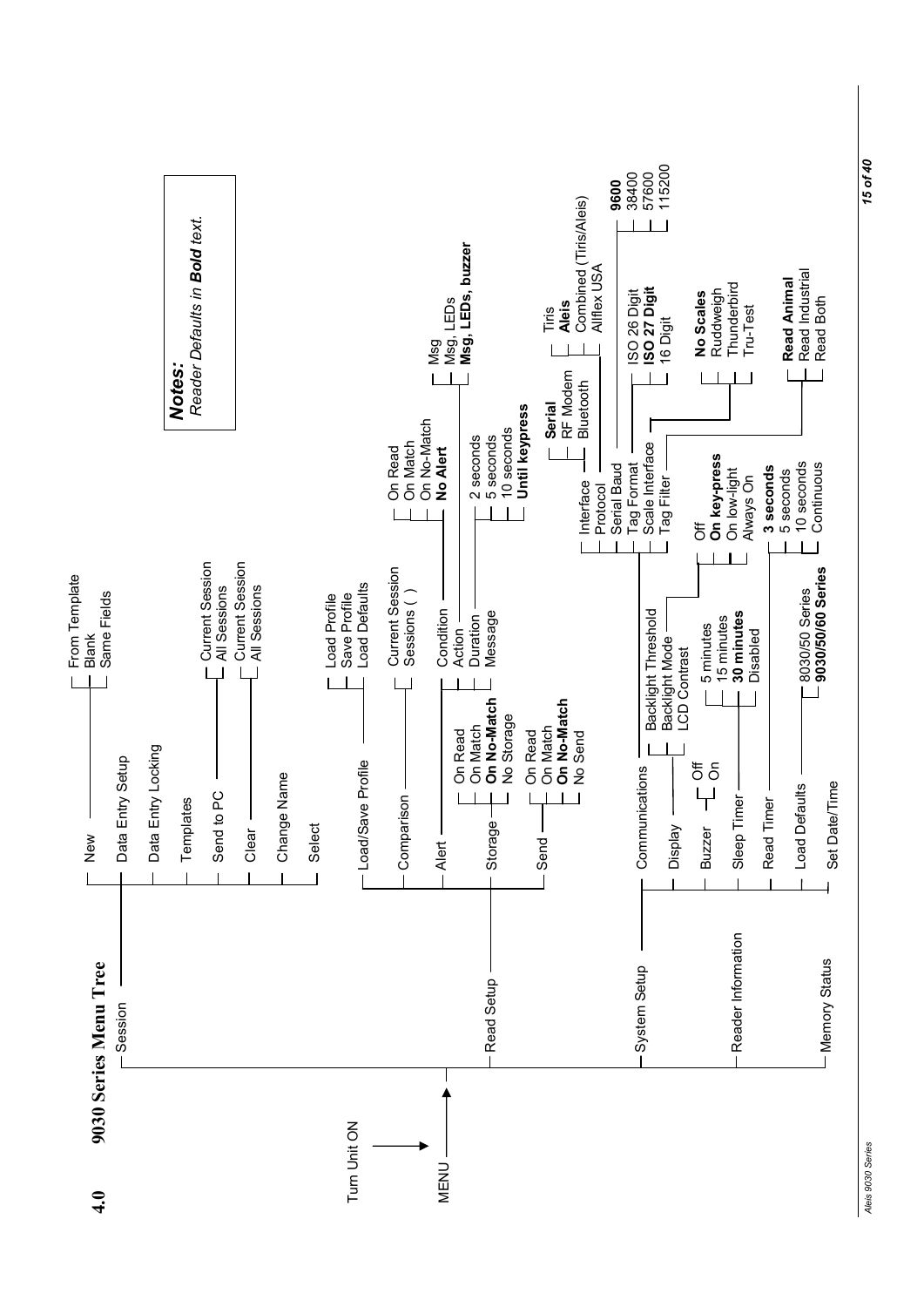Aleis 9030 Series Operational Manual *Aleis 9030 Series Operational Manual* 

# Audio and Visual Alerts **5.0 Audio and Visual Alerts**   $5.0$

| Features                                  | Buzzer                                       | <b>LCD</b> Display                                                                                                         | LED's at Top of LCD                 | 6 Auxiliary LED's - 3 each<br>side of the screen |
|-------------------------------------------|----------------------------------------------|----------------------------------------------------------------------------------------------------------------------------|-------------------------------------|--------------------------------------------------|
| Valid READ                                | One beep                                     | Current RFID number, eg.<br>971 000000002861, at top of<br>screen                                                          | READ LED blinks once                |                                                  |
| Valid READ & ID STORED                    | Two beeps                                    | 971 000000002861, at top of<br>Current RFID number, eg.<br>screen, and counter at bottom<br>right of screen will increase. | READ and STORED LED's<br>blink once |                                                  |
| No ID Read                                | (after read on time out)<br>One long beep    | NO RFID READ                                                                                                               |                                     |                                                  |
| No RF Signal being received.              | Two very quick beeps<br>(every 30 seconds)   | (Flashing)                                                                                                                 |                                     |                                                  |
| Battery Charge at Low Level               | Three very quick beeps<br>(every 60 seconds) |                                                                                                                            |                                     |                                                  |
| Battery Charge at Critically<br>Low Level | <b>Constant Beeping</b>                      | BATTERY LOW                                                                                                                |                                     | Flashes as unit is about to<br>turn off.         |
| Legend for LCD Visual Displays.           |                                              |                                                                                                                            |                                     |                                                  |

**Battery Level Indicator BlueTooth RF Signal Indicator**  BT **(Solid)** Connected **BT** (Solid) Connected **BT** (Flashing) Not Fitted BT **(Flashing)** Not Fitted **BlueTooth** Legend for LCD Visual Displays.<br>**Battery Level Indicator** Fully Charged Fully Charged Half Charged Half Charged

No Charge—unit will turn off

No Charge-unit will turn off

RF Signal Indicator

Signal at Full Strength Signal at Full Strength  $\frac{1}{\sum_{i=1}^{n}}$ 

Signal at 2/3 Strength Signal at 2/3 Strength  $\mathbb{P}^{\equiv}$  Frashing) No Signal-no IDs will be sent No Signal—no IDs will be sent **(Flashing)** 

*Aleis 9030 Series 16 of 40* Aleis 9030 Series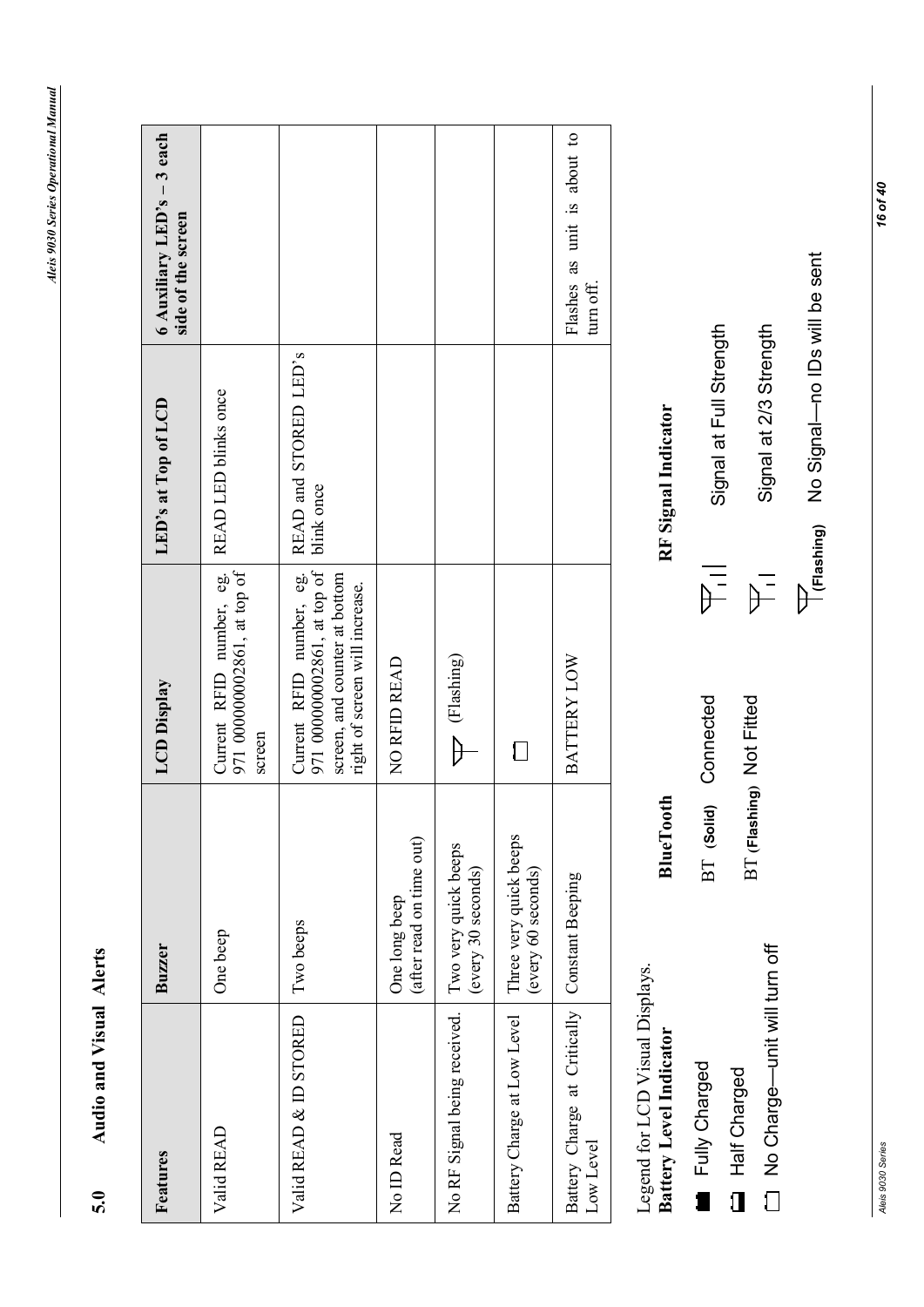#### **6.0 Menu Main Menu (Reader selection choices)**

#### **6.1 Session**

#### New

#### New Session

- From Template<br>Rlank
- Blank
- **Same Fields**

#### **Data Entry Setup**

 **-** Sets up Data Entry Fields

#### **Data Entry Locking**

 **-** Sets up Data Entry Locking Fields

#### **Templates**

Session Template

- Save Template
- Default Template

#### **Send to PC**

Send to PC

- **Current Session**
- All Sessions

#### **Clear**

Clear

- **Current Session**
- All Sessions

#### **Change Name**

- Changes Sessions Name
- **Select**
- Selects Session number and count.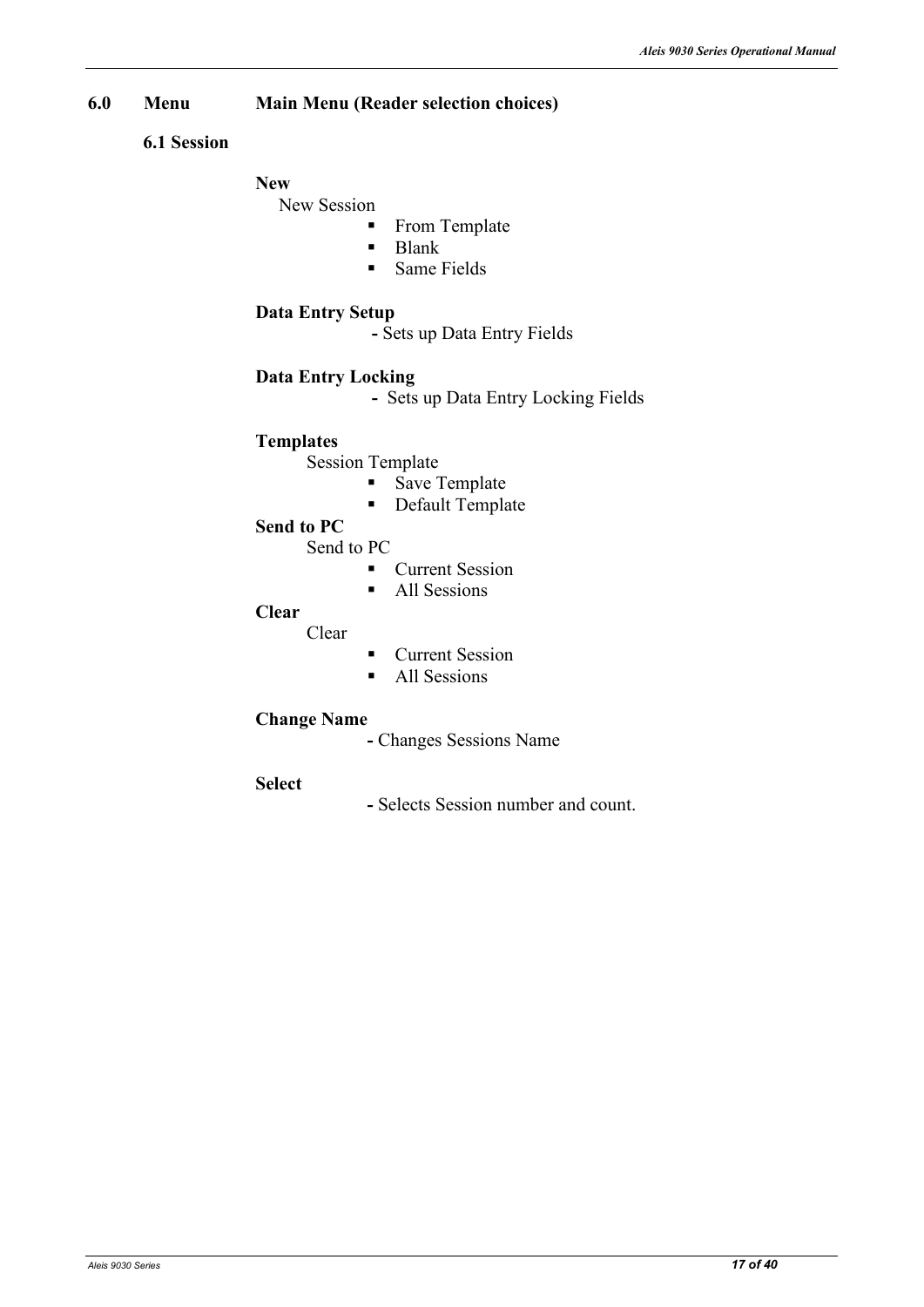#### **6.2 Read Setup**

#### **Load/Save Profile**

- **Load Profile**
- Save Profile
- Load defaults (Resets Read Setup to factory defaults.)

#### **Comparison**

Compare with

- **Current Session**
- Session (Select which session number you want to compare RFID's with)

#### **Alert**

Alert Options

Condition

- Alert Condition
- On Read
- On Match
- On No Match
- No alert
- Action

Alert Action

- $Msg = Message on screen$
- $Msg, LED's = Message & Lights$
- $MSg, LED's, Buzzer = Message, Lights & Buzzer$

Duration

- Duration
- $\blacksquare$  2 Seconds
- $\blacksquare$  5 Seconds
- $\blacksquare$  10 Seconds
- **Until Keypress**
- $\blacksquare$

Message – Sets up Message

#### **Storage**

Store Condition

- On Read
- On Match
- On No-Match
- No Alert

#### **Send**

Send Condition

- On Read
	- On Match
	- On No-Match
	- No Send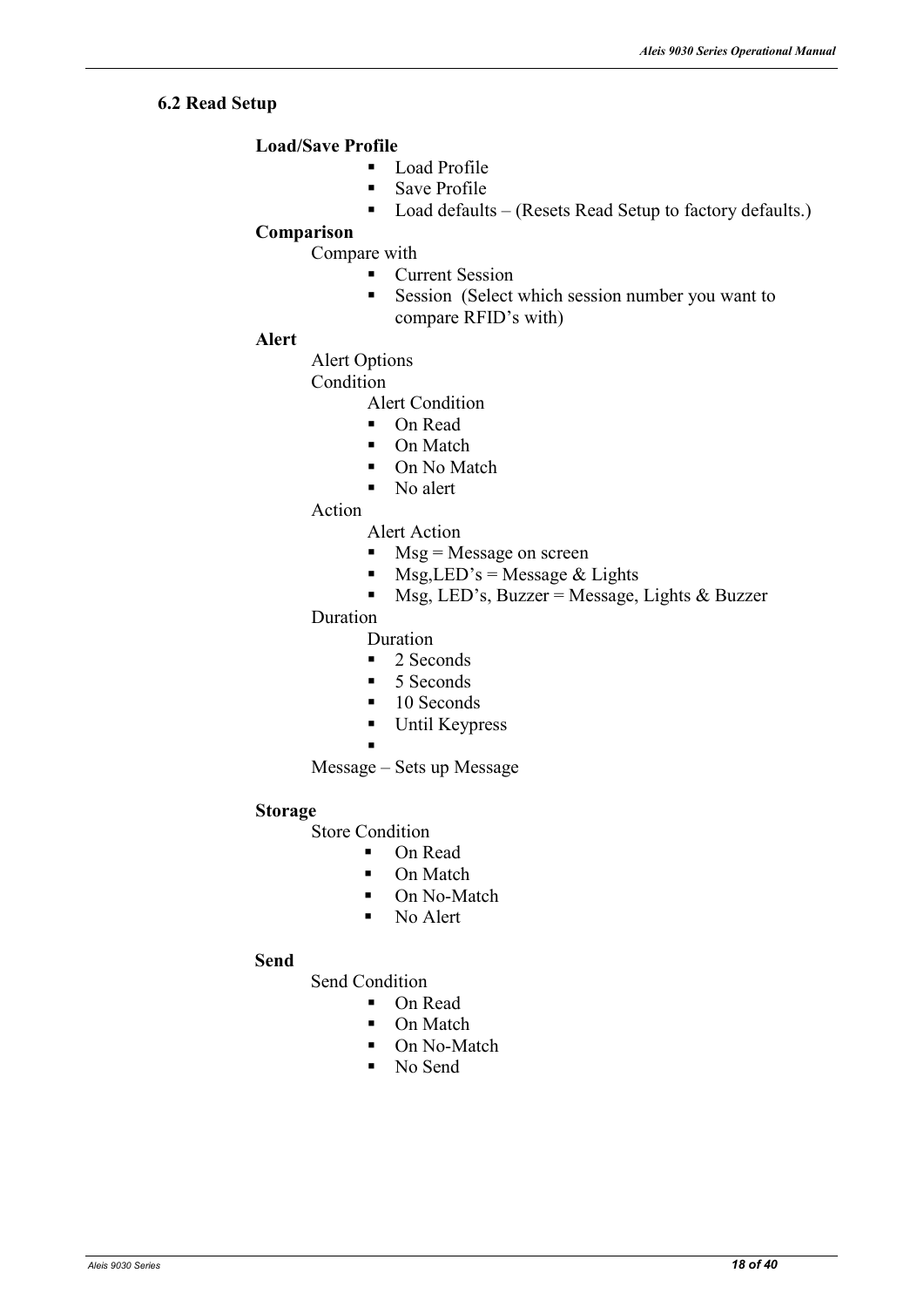#### **6.3 System Setup**

#### **Communications**

Interface

- Select Interface
	- **Serial**
	- RF Modem
	- **Bluetooth**
- Protocol
	- Select Protocol
	- **Tiris**
	- **Aleis**
	- Combined (Tiris/Aleis)
	- **Allflex USA**

#### Serial Baud

- $9600$
- 38400
- $-57600$
- $-115200$

Tag Format

- **ISO 26 Digit**
- **ISO 27 Digit**
- $\blacksquare$  16 Digit

Scale Interface

- No Scales
- Ruddweigh
- Thunderbird
- **Tru-Test**

#### **Display**

Backlight Threshold

(Select required lighting Eg  $1 =$  always bright.  $16 =$  will come on when very dark. Subject to Backlight Mode selection below)

- Backlight Mode
	- $\blacksquare$  Off
	- On key-press
	- On low-light
	- Always On

LCD Contrast

(Select required contrast Eg  $90 =$  light contrast. 120= very dark. Subject to viewing angle)

#### **Buzzer**

Buzzer On/Off

- Off
- $\blacksquare$  On

#### **Sleep Timer**

Sleep Timer

- $\blacksquare$  5 Minutes
- $\blacksquare$  15 Minutes
- $\blacksquare$  30 Minutes
- Disabled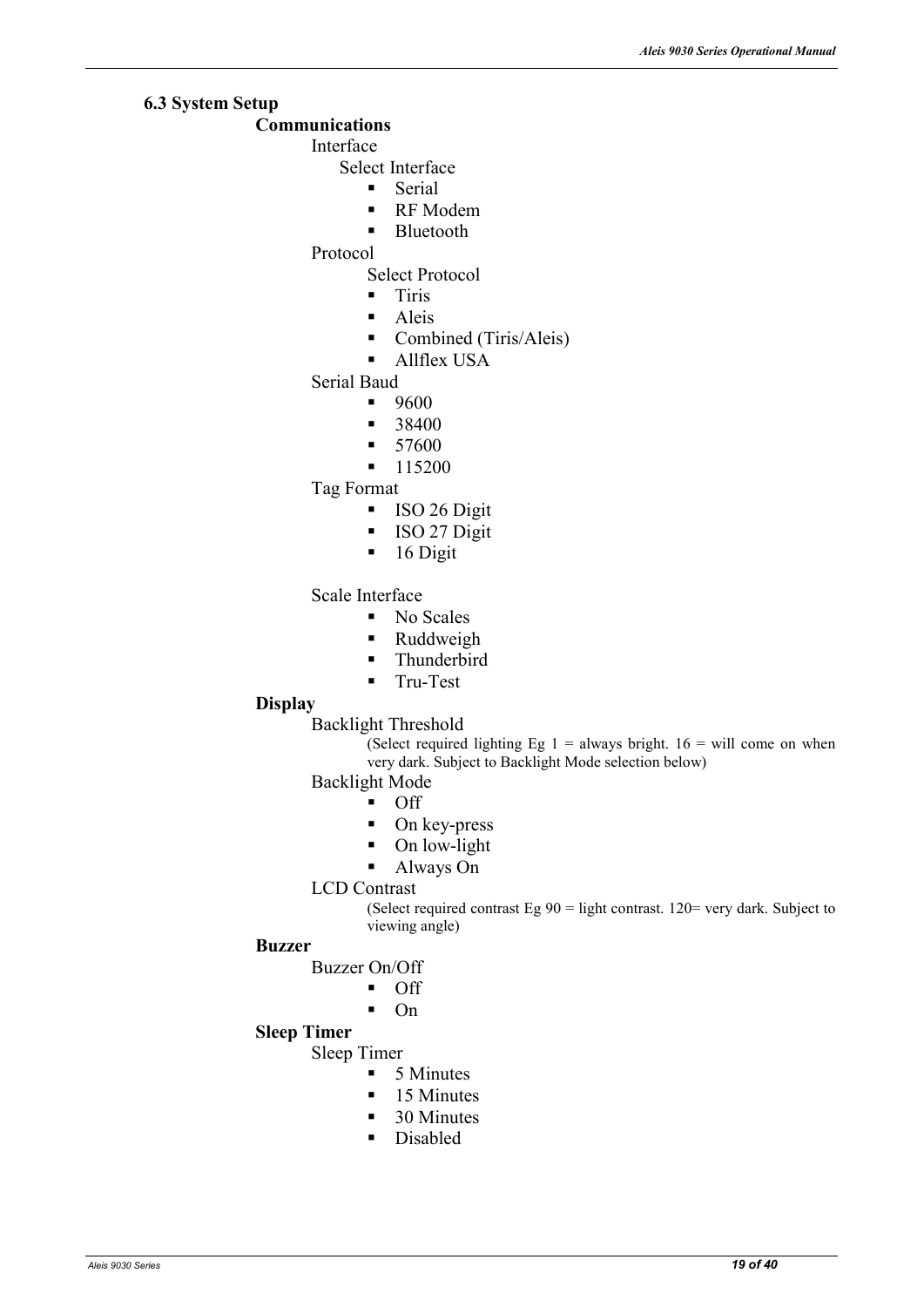#### **Read Timer**

Read Timer

- 3 Seconds
- 5 Seconds
- 10 Seconds
- $\blacksquare$  Continuous

#### **Load Defaults**

Load Defaults

- $8030/50$  Series<br>9030/50/60 Ser
- 9030/50/60 Series

#### **Set Date/Time**

-Sets Date and Time

#### **6.4 Reader Information**

(This is for technical assistance only & product identification)

| Reader Info         |                        |
|---------------------|------------------------|
| HW:                 | (Hardware Version)     |
| SW:                 | (Software Version)     |
| Date:               | (Software Date)        |
| <b>Serial No:</b>   | (Reader Serial Number) |
| <b>Reader Type:</b> | (Aleis Reader Model)   |

#### **6.5 Memory Status**

| Percentage of Used Memory                                             |
|-----------------------------------------------------------------------|
| Percentage of Free Memory                                             |
| <b>Reclaimable Memory X%</b> Percentage of Recoverable Cleared Memory |
| (old Sessions)                                                        |
|                                                                       |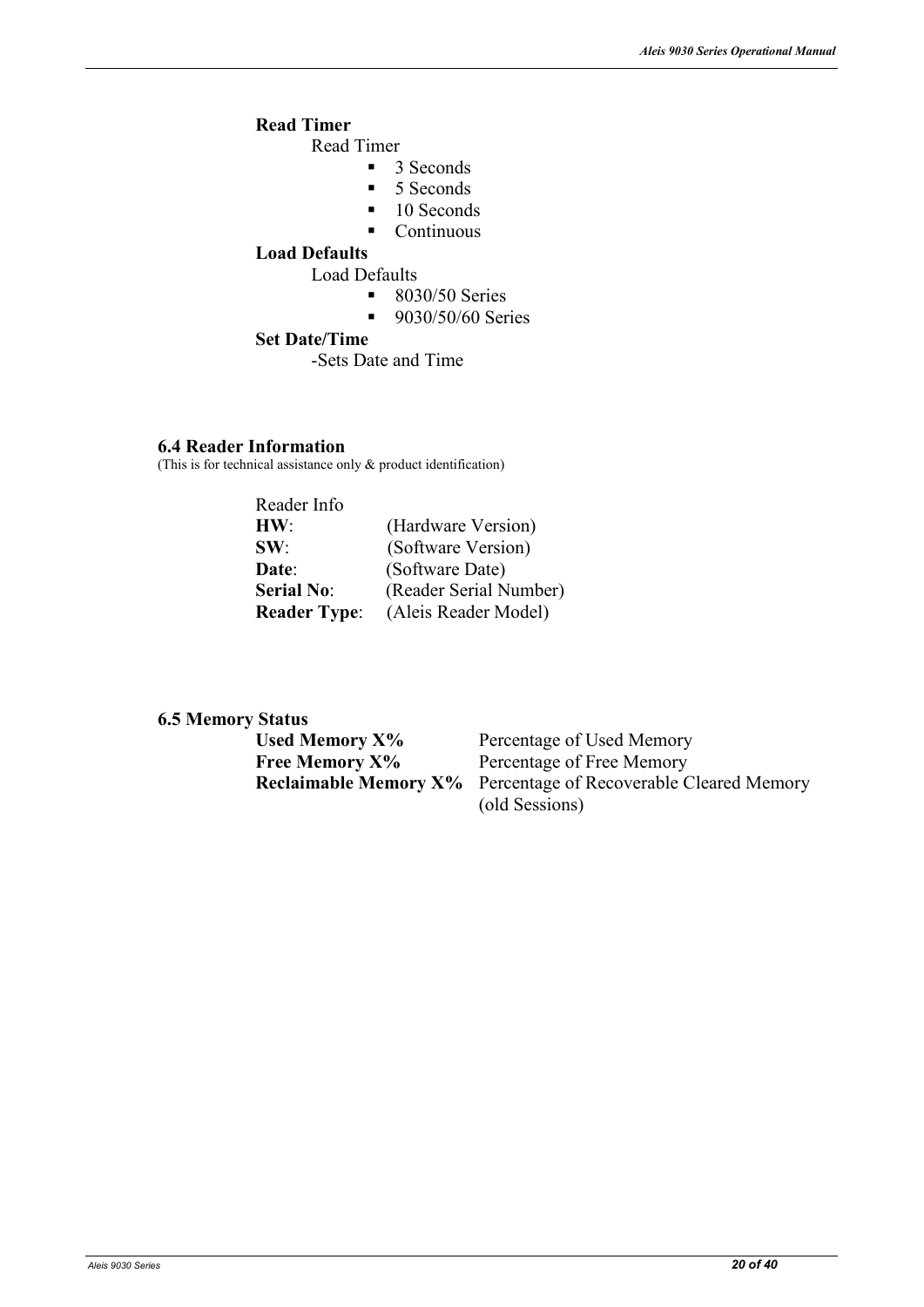#### **7.0 Battery Charging**

Charge for 24 hours for  $1<sup>st</sup>$  initial charge

The batteries in the unit can be charged by using the 6-pin connector on the side of the unit. When the battery charger is plugged in, it will automatically turn the reader ON. This is completely normal – you do not need to turn the unit OFF.

Once the unit has been on charge overnight the unit will display one of these messages.

- Battery Charged (dv)
- Battery Charged (to)
- Battery Charged (t)

#### **7.1 Battery Messages**

|                     | Battery Charged (dv) -Battery charged at normal conditions.     |  |
|---------------------|-----------------------------------------------------------------|--|
|                     | Battery Charged (to) -Battery charged and timed out at 8 hours. |  |
| Battery Charged (t) | - Battery charged and tripped out on high temperature.          |  |
| Thermistor Error    | -Unit has reported a battery error and will not charge. Contact |  |
|                     | supplier for further help.                                      |  |
| Battery Too Hot     | -Battery Temperature over 55oC. Will not start charging until   |  |
|                     | battery temperature falls to 40oC.                              |  |

Message will appear and stay on top of screen until cleared or unit is turned off

#### **7.2 Battery Charging Requirements**

- Charge unit using supplied charger only.
- Aleis suggests a form of transient protection unit be used while charging the reader to help prevent power surges/spikes.
- Do not use Reader while it is being charged.
- Ensure when fitting charger connector that the male and female groove are aligned and pushed in correctly.
- Must charge reader prior to storage and every 10-12 weeks to maintain clock time.

#### **7.3 Battery Charging Tips**

- To ensure that the battery receives a full charge, charge the unit overnight (8hrs).
- To verify that the unit is charging, the battery icon will simulate being filled up, i.e. the icon will turn black.
- The battery does not have to be flat to be charged. It is recommended that after each use, the unit is charged.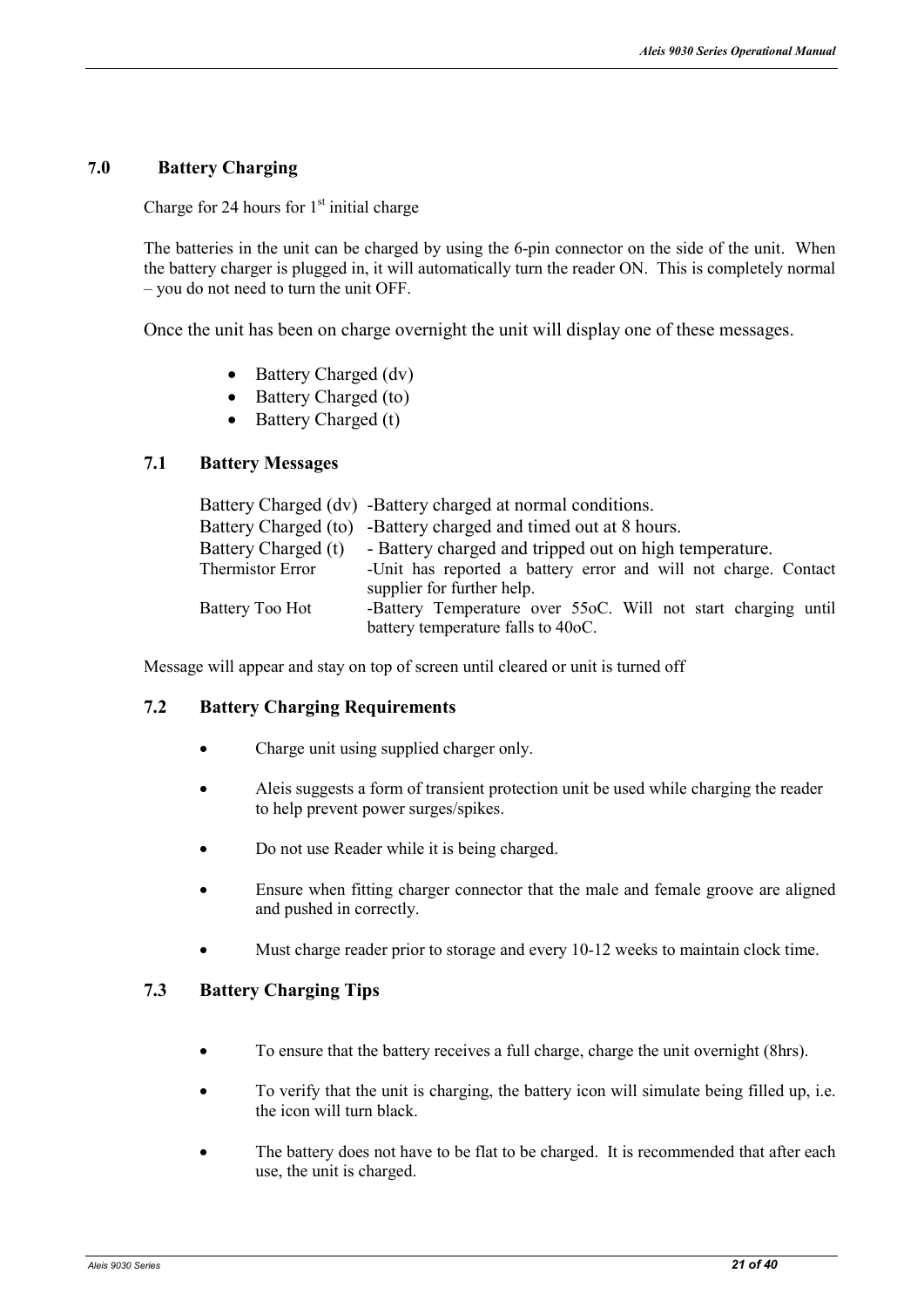#### **7.4 Battery Charging Options**

An optional Car Cigarette Lighter Battery Charger is available.

#### **7.5 Alternative Recharging Methods**

Contact Aleis for alternative methods of charging.

#### **8.0 The Clock on the 9030 Reader**

The clock on the 9030 Reader is what will put the date and time stamp on each RFID that is read by the reader. To reset or change the date and time on the clock, simply plug the 9030 Reader into your computer, turn the reader on, and then open Aleis DataLink. (This is the default setting in DataLink Setup). After 30 seconds, the reader will automatically be updated with the date and time that is on your computer. **Please ensure the date and time on your computer is correct.** This feature can be disabled in the DataLink setup menu by un ticking the box. You can also change the clock in the Menu through System Setup.

**NOTE:** The clock will lose time if the battery is run or left flat.

#### **9.0 Using BlueTooth (On 9030BT models only)**

The BlueTooth is turned on via the menu. Eg. Menu/System Setup/Communications/Interface/Bluetooth The BT symbol will appear solid if a Bluetooth is fitted. If it flashes a Bluetooth is not fitted.

Notes:

1. The BlueTooth Feature is only available if you have a 9030BT model. If you don't your unit can be upgraded for this feature. Contact the supplier for further information and costing.

2. BlueTooth is a way you can communicate to a PC, PDA or other device with out using the serial cable, referred to as a Wireless connection.

3. The PC or device that 9030BT is going to communicate to must have BlueTooth fitted. The PC or device sets up the link between the two units.

#### **9.1 BlueTooth PIN code**

The Pin Code or access code as it is sometimes referred to is the 4 digit serial number on the side of the 9030BT.

 If the sticker is missing, when you discover the 9030BT on the PC or device, the 4 digit number which comes up in the name of the 9030BT discovered, is the pin number.

Refer to your PC or other devices manual to see how to discover and connect to a BlueTooth device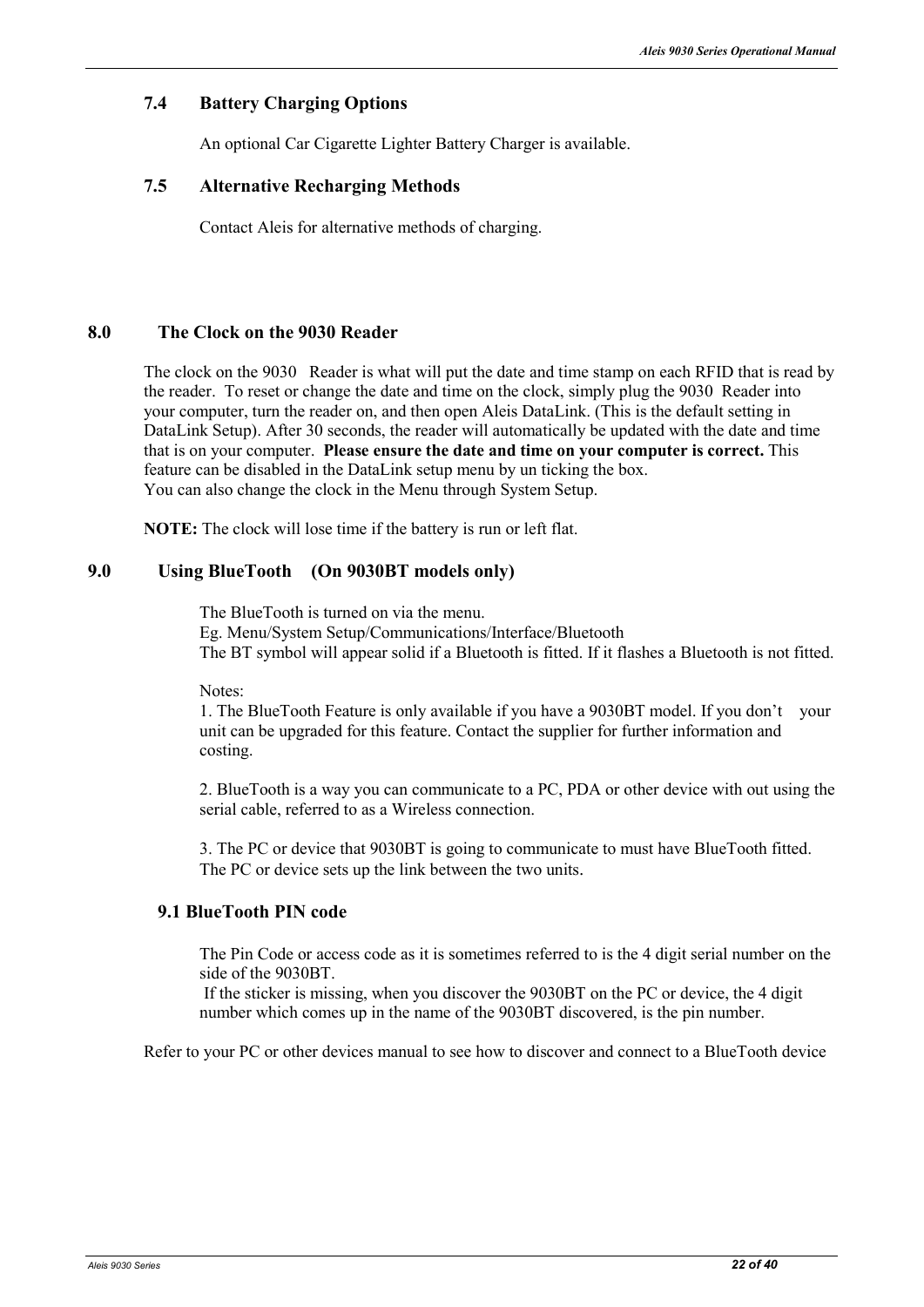### **Aleis DataLink Software**

#### **10.0 Aleis DataLink Software**

#### **IMPORTANT**

#### *Must be read prior to using software*

This software has been purposefully designed to download the RFID's and/or respective data relating to those RFID's from the Aleis 7000 8030/50 and 9030/50/60 Series Readers. Aleis accepts no responsibility for any form of improper use, negligent or otherwise, resulting in the loss of RFID's with the use of this software. All practical assistance will be given in the operation and understanding of this software, and this can be obtained by contacting Aleis or an Aleis distributor. Copying of this software is strictly prohibited.

- 1. This software is designed for Aleis 7000 8030/50 and 9030/50/60 Series Readers ONLY.
- 2. Aleis Reader must be plugged into computer this software is installed on.
- 3. Aleis Reader must be turned ON before opening Aleis DataLink.
- 4. Aleis DataLink PC Requirements:

#### **Operating Systems**

- Windows ME
- Windows NT 4.0
- Windows 2000
- Windows XP (*Recommended*)
- Vista

#### **Minimum Hardware**

- Pentium 233 MHz (*Recommended:* Pentium 500MHz or greater)
- 64 MB RAM (*Recommended:* 128 MB RAM or greater)
- 20 MB hard drive space

This software package serves as an easy download program which automatically downloads the reader's session list. Once the reader is downloaded, you can then save particular downloaded sessions or all downloaded sessions on your computer. You can then open these saved files in Excel or your desired program. The program also allows you to Transfer animals on the NLIS database.

Special features include:

- Auto-detects what com-port reader is plugged into.
- Quick and easy animal transfers to the NLIS database for Producers and  $3<sup>rd</sup>$  party users.
- Downloading all animal data from reader to excel.
- Loading tag file buckets from database to the reader.
- Updating readers software.
- Updates clock on reader to time displayed on computer. (For models that have clocks.)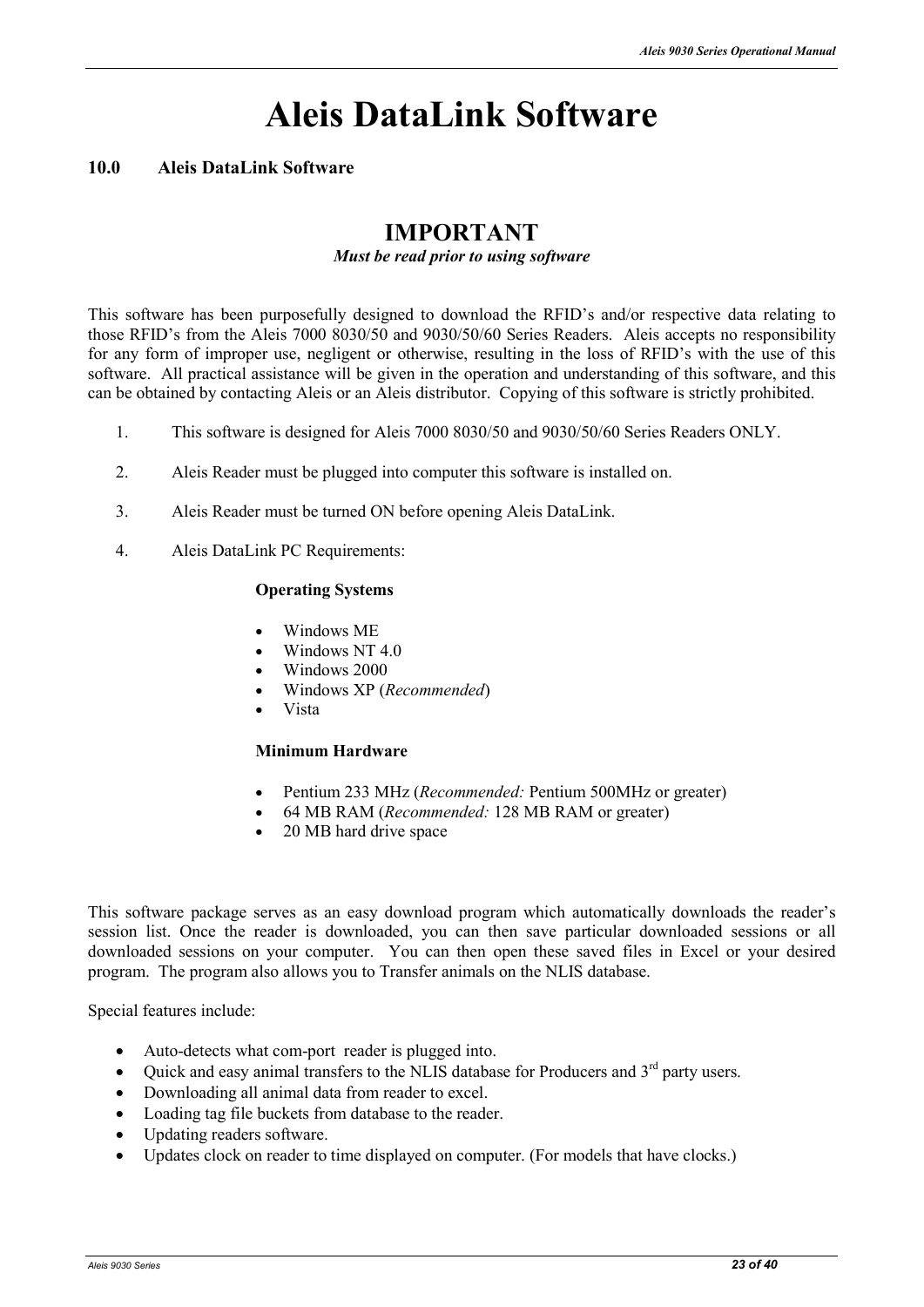#### **10.1 Aleis DataLink Installation**

To install DataLink**:** 

- 1. Place the DataLink CD into the CD drive; the program will automatically begin installation. If not - Go to My Computer Double click on the CD Rom Drive Browse the CD and Double click on the icon called DataLink
- 2. Follow the installation prompts, and click on Finish when installation is complete.

#### **10.2 Aleis DataLink Operation**

Operating Aleis DataLink:

**IMPORTAT:** The Aleis Reader *must be plugged securely into your computer and turned on* before opening Aleis DataLink.

#### **1.0 Plugging the Aleis Reader into your computer**.

Plug the 9 pin female serial connector into the 9 Pin male serial connection at the back of your computer or laptop. Some laptops do not have a serial connection, and so a Serial to USB adaptor can be used. Should such an adaptor be used, Aleis DataLink works just as effectively provided you have installed the drivers for the adaptor correctly.

#### **2.0 Opening Aleis DataLink**.

- 1. Turn Aleis Reader on
- 2 Double click on the Aleis DataLink icon located on your desktop.
- 3. This will open up the software for operation. As soon as the program is opened, it will automatically download the reader for you.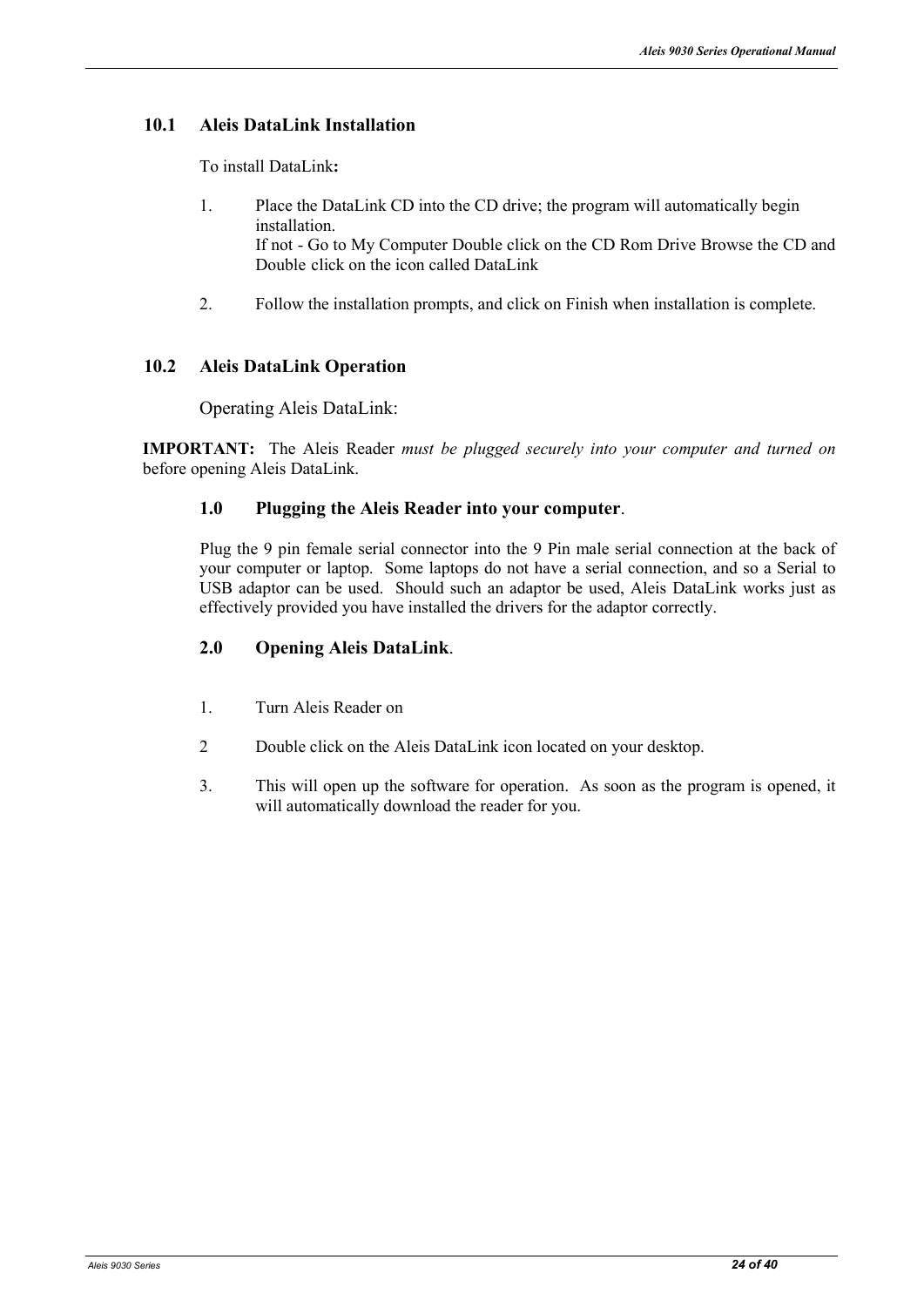#### **10.3 Aleis DataLink Menu Screen**

Full Index for Help in software (F1)

#### **Brief overview of Aleis DataLink Menu Screen**

| <b>Aleis DataLink</b>                   |                                                                                                                                                                       |
|-----------------------------------------|-----------------------------------------------------------------------------------------------------------------------------------------------------------------------|
| <b>Show Sessions</b><br>C Current C Old | Show Session- Displays lists of sessions when you select old or current<br>Current -Displays current session<br>Old- Displays sessions previously cleared from reader |
| Re-Download                             | Re-downloads session out of reader                                                                                                                                    |
| <b>Open</b><br>Save As                  | <b>Open:</b> Opens sessions previously saved on computer<br>Save As: Saves sessions to file of choice on computer                                                     |
| Clear All Sessions                      | Clears all Sessions from reader                                                                                                                                       |
| Clear Selected<br>Sessions              | Clears selected session from reader                                                                                                                                   |
| Upload to Reader                        | Uploads selected session to reader                                                                                                                                    |
| Setup                                   | Setup 1: Update reader software, 2: Format file systems, 3: Advanced features                                                                                         |
| Remote Connect                          | Remote Connect only used in multiple reader situations                                                                                                                |
| Manually Insert Tag                     | Gives the ability to enter RFID number or NLIS number manually in the event of tag failure.                                                                           |
| <b>Print</b>                            | Prints selected information                                                                                                                                           |
| Export to Excel                         | Exports session to Excel                                                                                                                                              |
| Exit DataLink                           | <b>Exits DataLink</b>                                                                                                                                                 |
| NLIS Transfer                           | Below are a list of options used for transferring information and retrieving information from the<br><b>NLIS database (Australia Only)</b>                            |
| Producer Transfer                       | Used for producers to transfer livestock to the NLIS database                                                                                                         |
| 3rd Party Transfer                      | Used for third party to transfer livestock to the NLIS database                                                                                                       |
| Retrieve Tag<br>Bucket                  | Retrieves all NLIS numbers recorded to individual PIC from NLIS database                                                                                              |
| Tag Replacement                         | Used for replacing non reading identification tags                                                                                                                    |
| <b>NLIS Upload Centre</b>               | History of all transfers to NLIS Database                                                                                                                             |
| Help (F1)                               | Gives a full index of all help functions                                                                                                                              |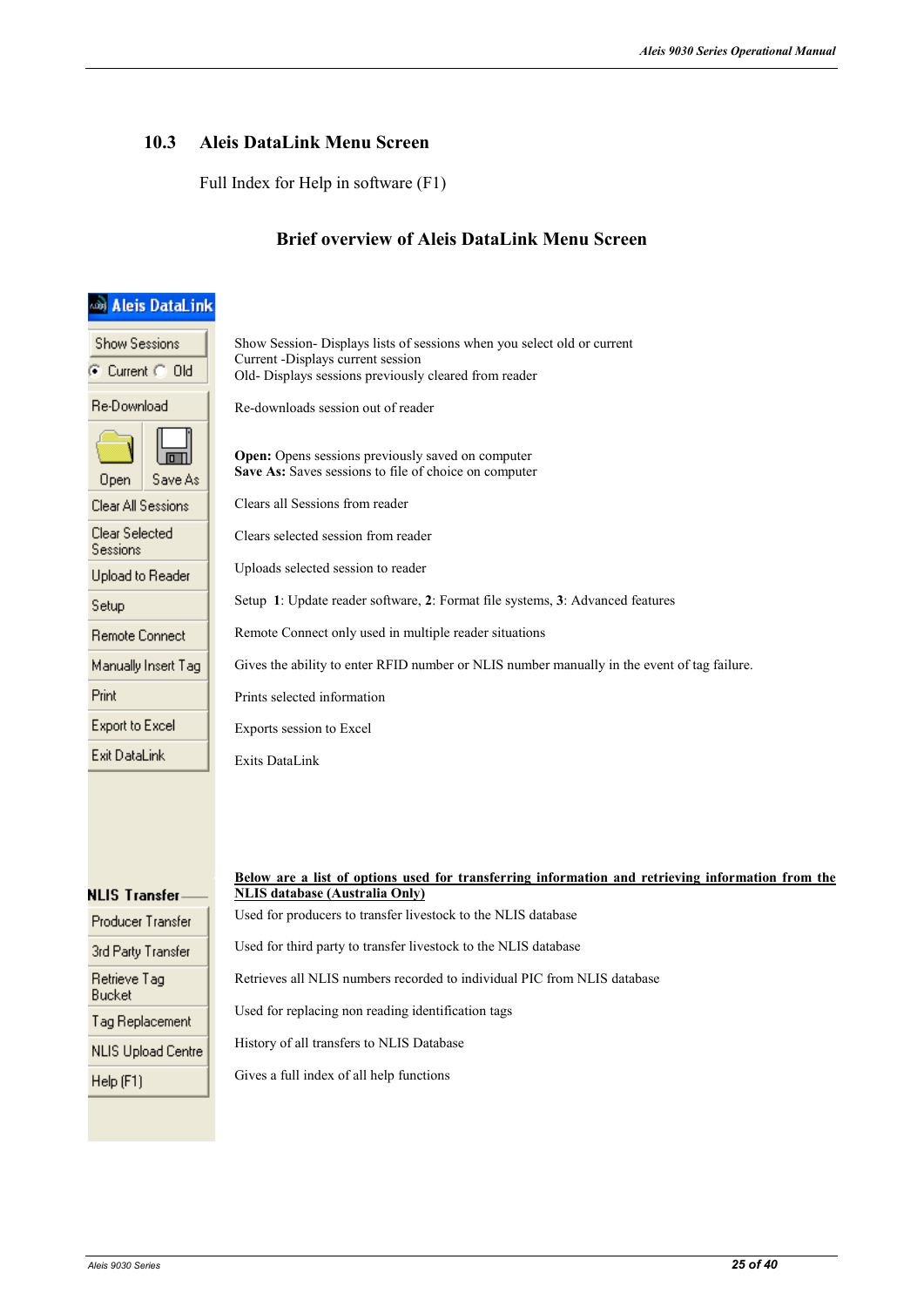#### **10.4 Producer Transfer (Australia Only)**

This opens the NLIS Transfer Wizard, using the selected fields in the current session(s). This button is used for Producer to Producer transfers.

For further information please use the help feature in Aleis DataLink.

#### **Producer Transfer Steps**

**Step 1** Click on the "Producer Transfer" button.



You will be presented with the following Box

| <b>Aleis DataLink</b>                                                                       |
|---------------------------------------------------------------------------------------------|
| Have you selected the correct session and ensured all<br>tags to be transferred are ticked? |
| Nο                                                                                          |

**Step 2** Click on "Yes" if you are sure you have selected the correct session and unticked any tags not to be transferred.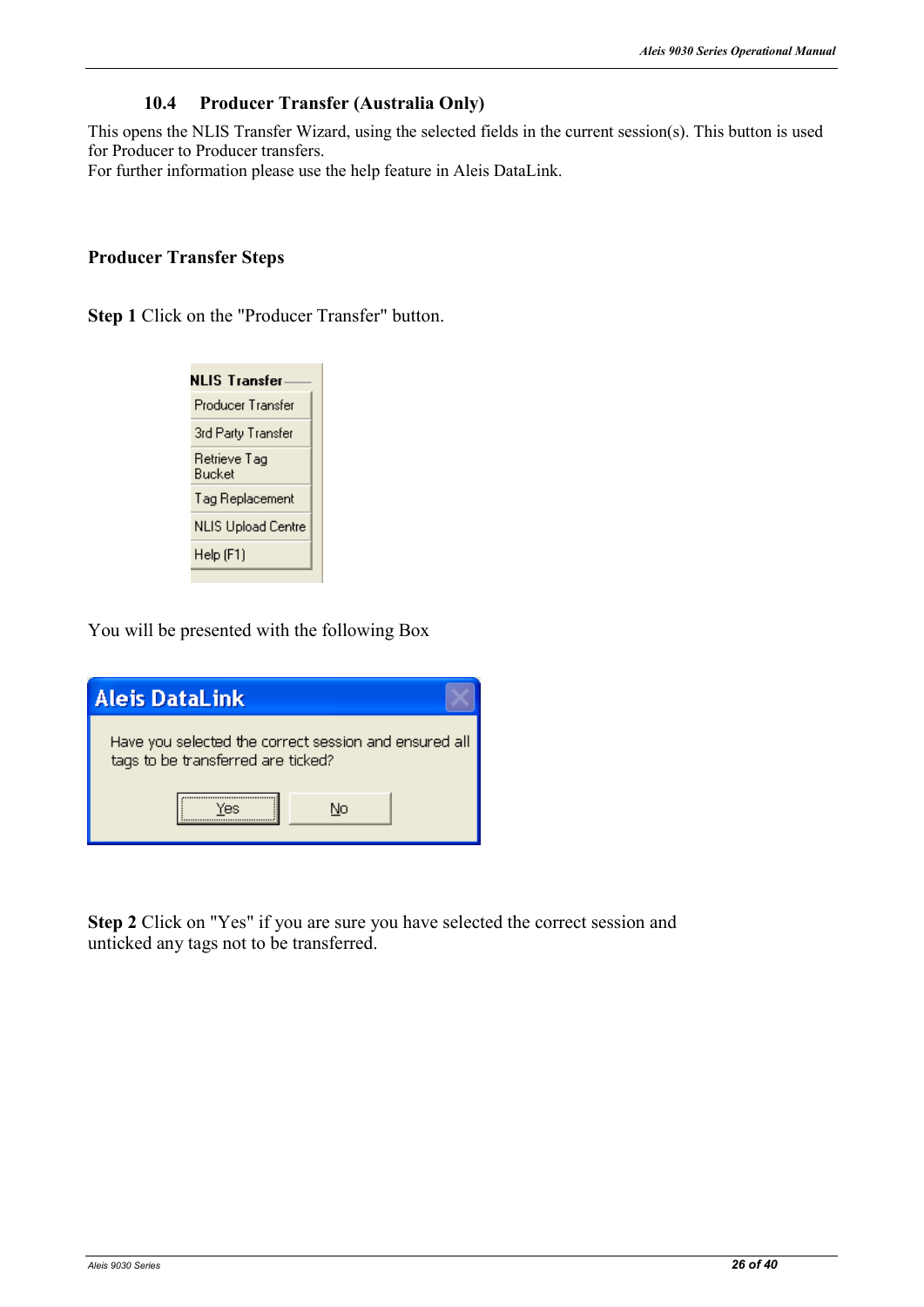| <b>Dlease enter the NLIS Transaction and User Details.</b>      |                                         |
|-----------------------------------------------------------------|-----------------------------------------|
| Please enter the NLIS Transaction and User Details.<br>PIC From | ADEIS<br>PIC To                         |
| ABCD1234<br>▼                                                   | <b>ABCD4321</b>                         |
| Vendor Dec or Waybill No.:<br>1234567                           | Date of movement/sale<br>10/04/2006     |
| <b>NLIS User ID</b><br>4prodabc                                 | <b>NLIS Password</b><br><b>xxxxxxxx</b> |
| <b>Email Address</b><br>johnsmith@bigpond.com                   | Upload Later $\Box$                     |
|                                                                 |                                         |
|                                                                 |                                         |
|                                                                 |                                         |
|                                                                 | Next ><br>Cancel<br>Help (F1)           |

You will then be presented with the following Box

**Step 3** After completing the form Click on "Next"

If you choose to tick the Upload Later box the Transfer will not be completed but you can complete the transfer at any time by resuming the upload from the Upload Centre.

The PIC From PIC To and Vendor Dec/Waybill No. can be loaded straight into the form if the fields PI1, PI2 and VEN were used as Data entry on Data entry readers.

You will then be presented with the following Box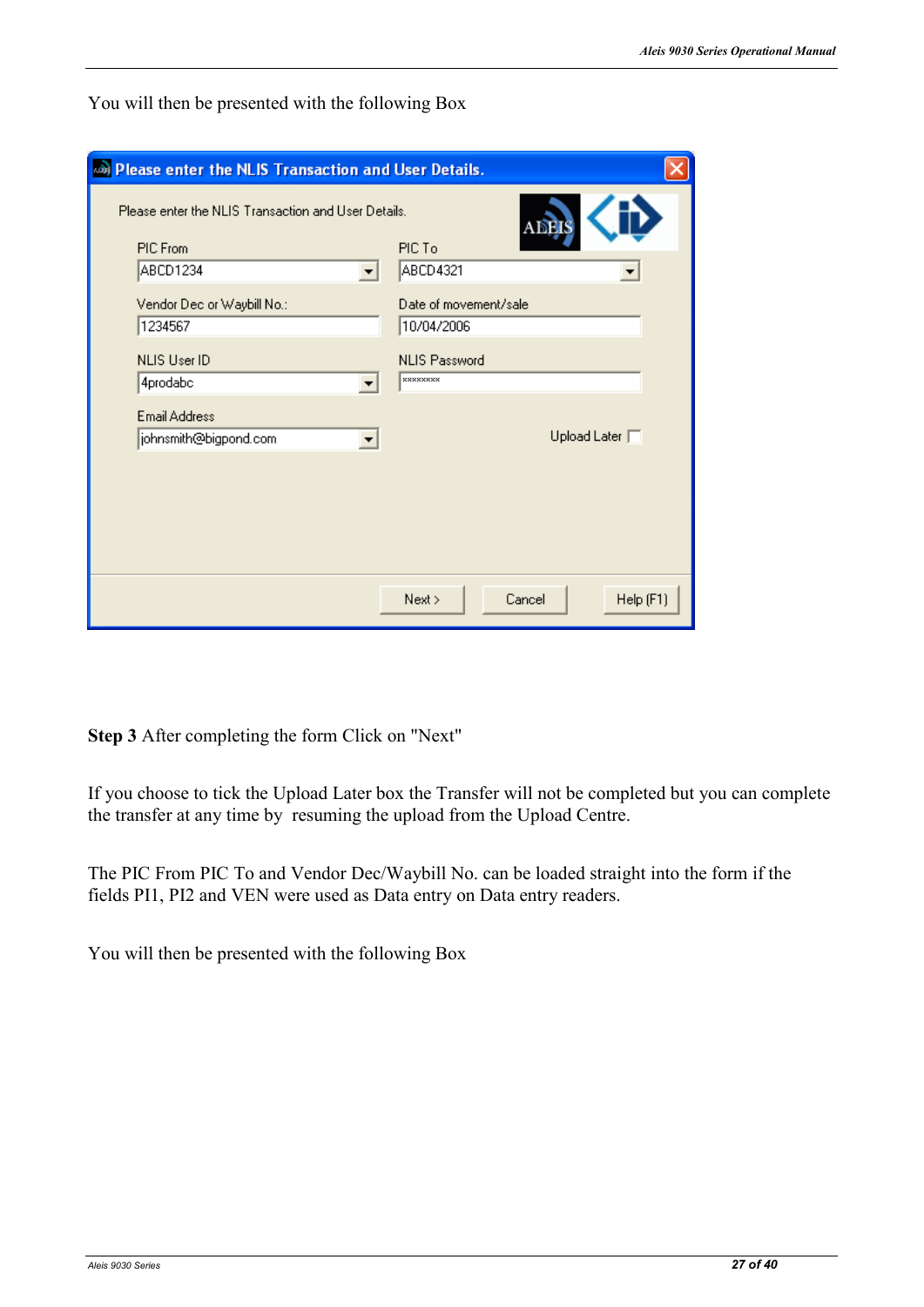| MLIS Upload Wizard                                           |
|--------------------------------------------------------------|
| ADEIS                                                        |
| Status<br>Press Start to upload NLIS transaction to database |
|                                                              |
|                                                              |
| Help (F1)<br>Cancel<br>$8$ Back<br>Start                     |

**Step 4** Click on the "Start" box

On a successful or unsuccessful transfer you will get a message in the status box.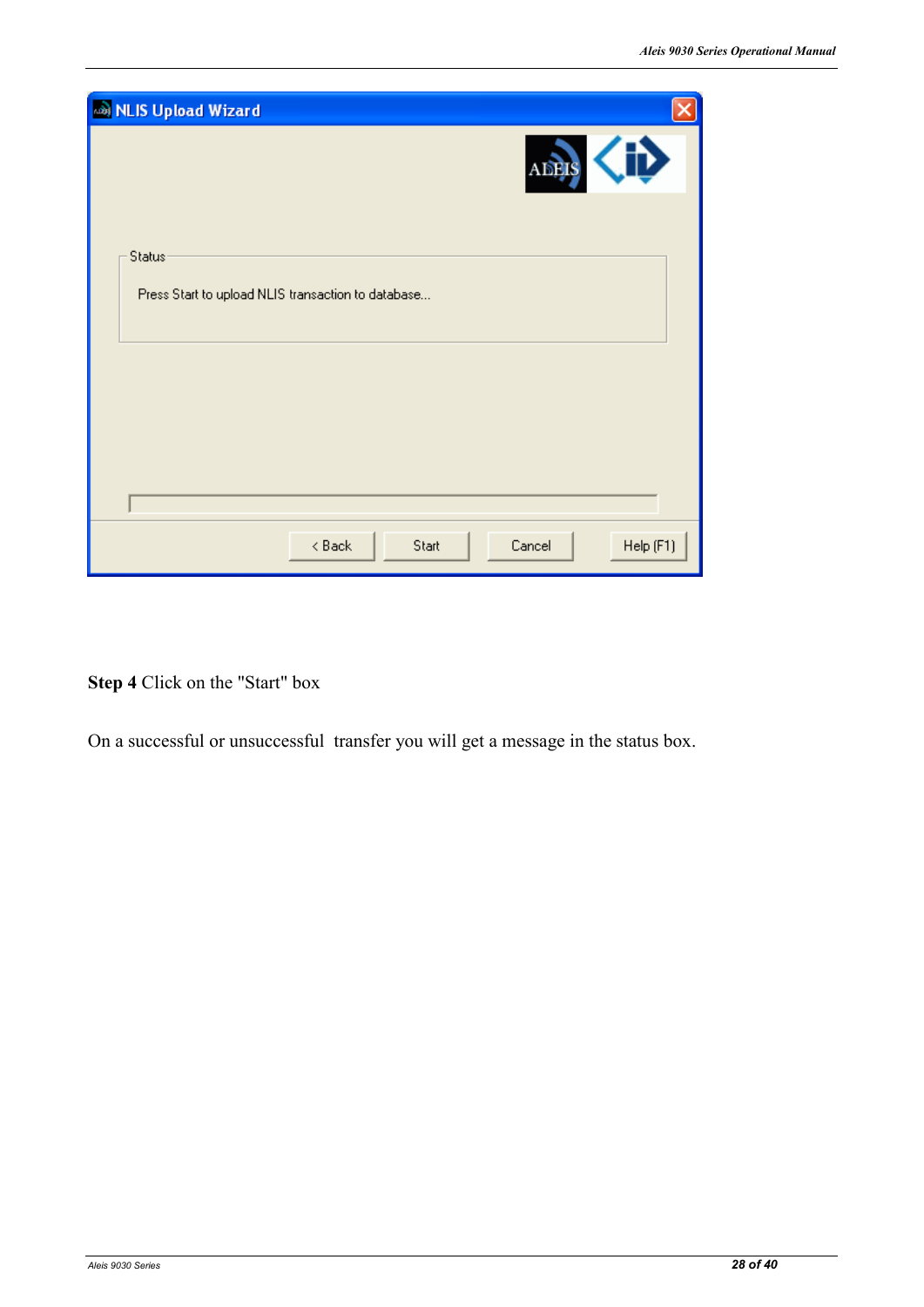#### **10.5 3rd Party Transfer (Australia Only)**

This opens the NLIS Transfer Wizard, using the selected fields in the current session(s). This button is used for Third Party transfers with or without written permission. For further information please use the help feature in Aleis DataLink

#### **3rd Party Transfer Steps**

**Step 1** Click on the "3rd Party Transfer" button.

| NLIS Transfer          |  |
|------------------------|--|
| Producer Transfer      |  |
| 3rd Party Transfer     |  |
| Retrieve Tag<br>Bucket |  |
| Tag Replacement        |  |
| NLIS Upload Centre     |  |
| Help (F1)              |  |
|                        |  |

You will be presented with the following Box



**Step 2** Click on "Yes" if you are sure you have selected the correct session and unticked any tags not to be transferred.

You will then be presented with the following Box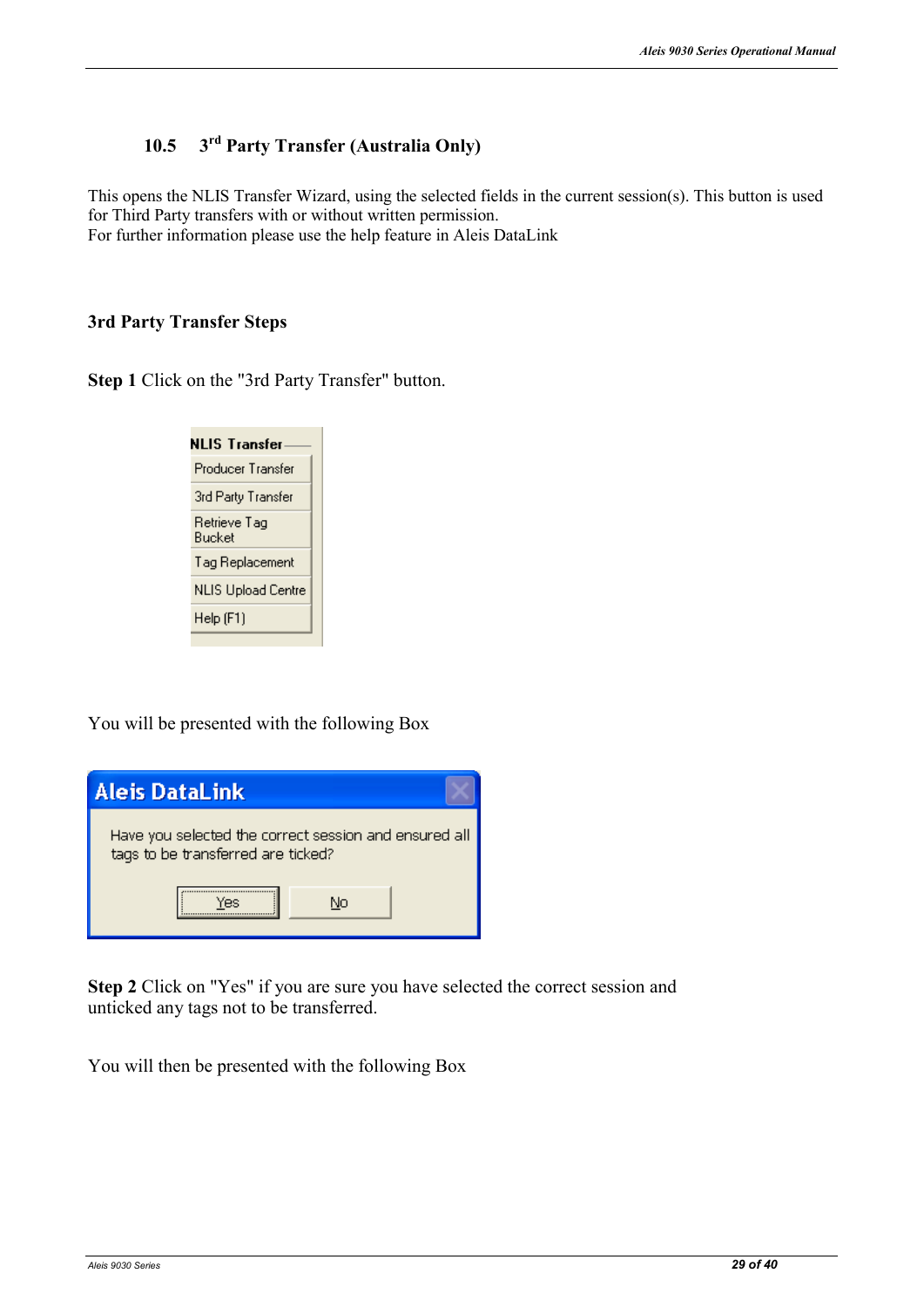| <b>Dlease enter the NLIS Transaction and User Details.</b>          |                                         |
|---------------------------------------------------------------------|-----------------------------------------|
| Please enter the NLIS Transaction and User Details.<br><b>ABEIS</b> |                                         |
| PIC From                                                            | PIC To                                  |
| ABCD1234                                                            | ABCD4321                                |
| Vendor Dec or Waybill No.:<br>1234567                               | Date of movement/sale<br>23/06/2006     |
| <b>NLIS User ID</b><br>4prodabc                                     | <b>NLIS Password</b><br><b>xxxxxxxx</b> |
| Email Address<br>johnsmith@bigpond.com                              | Upload Later $\Box$                     |
| Third Party Producer Transfer with Non-Written Authorisation:       | Written Authority □                     |
| First Name:<br> john                                                | Last Name:<br>smith                     |
| Authorisation:<br>Vendor<br>Vendor                                  |                                         |
| Buyer<br>Vendor and Buyer/Other                                     | Cancel<br>Help (F1)<br>Next             |

**Step 3** After completing the form Click on "Next"

If you choose to tick the Upload Later box the Transfer will not be completed but you can complete the transfer at any time by resuming the upload from the Upload Centre.

The PIC From PIC To and Vendor Dec/Waybill No. can be loaded straight into the form if the fields PI1, PI2 and VEN were used as Data entry on Data entry readers.

You will then be presented with the following Box

| <b>Disclaimer</b>                                                                                                                                                                                                                                                                   |  |
|-------------------------------------------------------------------------------------------------------------------------------------------------------------------------------------------------------------------------------------------------------------------------------------|--|
| You are required to understand and accept the<br>following disclaimer before continuing with a 3rd party<br>transfer:                                                                                                                                                               |  |
| "I warrant that I am authorised by the authoriser<br>named above to notify MLA of this transfer on their<br>behalf. I acknowledge that I am liable for all losses<br>and damages arising out of this warranty being<br>incorrect and indemnify MLA for those losses or<br>damages." |  |
| Do you accept this agreement?                                                                                                                                                                                                                                                       |  |
| Ves<br>No                                                                                                                                                                                                                                                                           |  |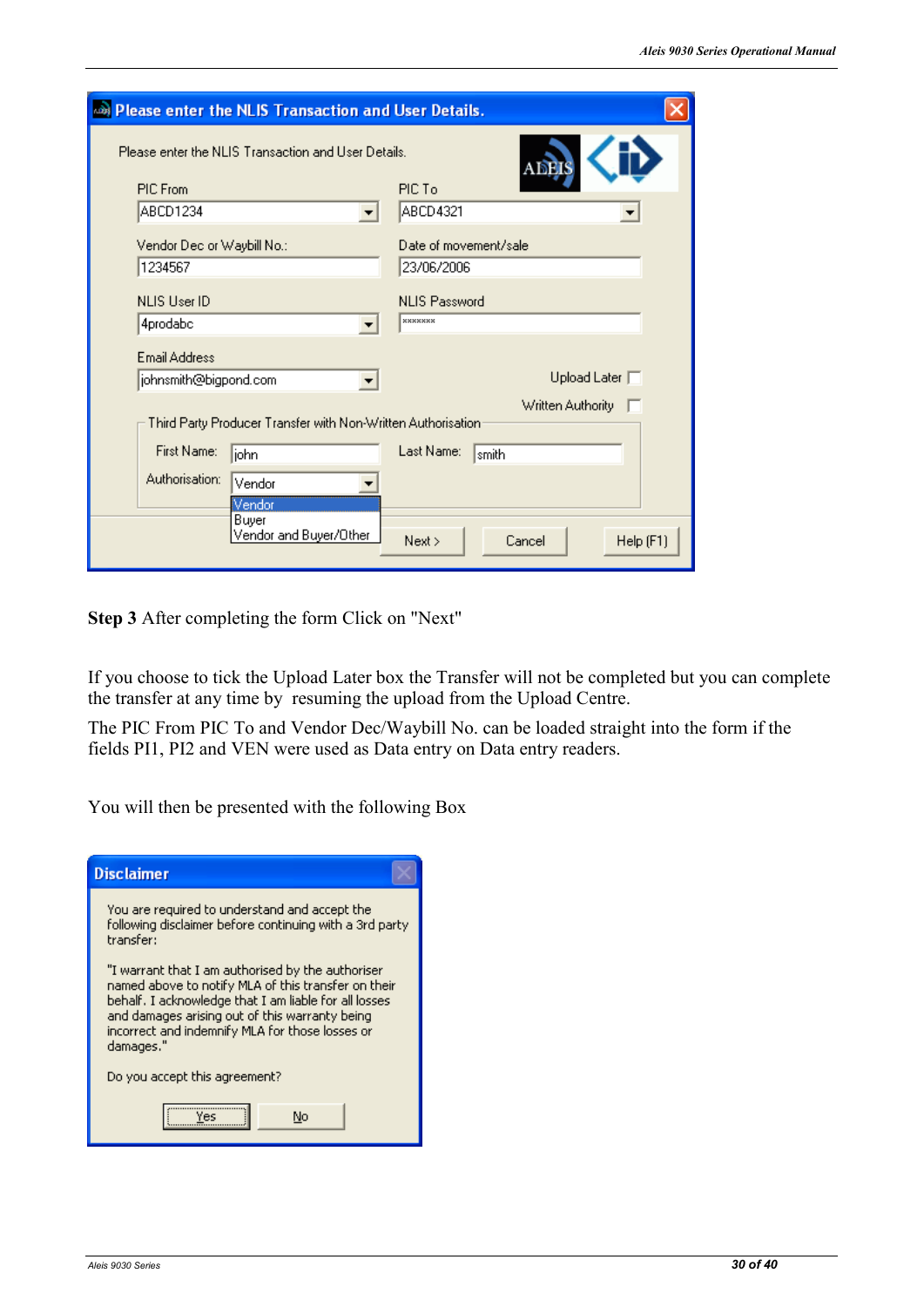**Step 4** Click on "Yes"

You have to accept this agreement to finish the transaction

You will then be presented with the following Box

| MLIS Upload Wizard                                           |                          |
|--------------------------------------------------------------|--------------------------|
|                                                              | $\ddot{\bm{v}}$<br>ADEIS |
| Status<br>Press Start to upload NLIS transaction to database |                          |
|                                                              |                          |
|                                                              |                          |
| $8$ Back<br>Start                                            | Help (F1)<br>Cancel      |

**Step 5** Click on the "Start" Box

On a successful or unsuccessful transfer you will get a message in the status box.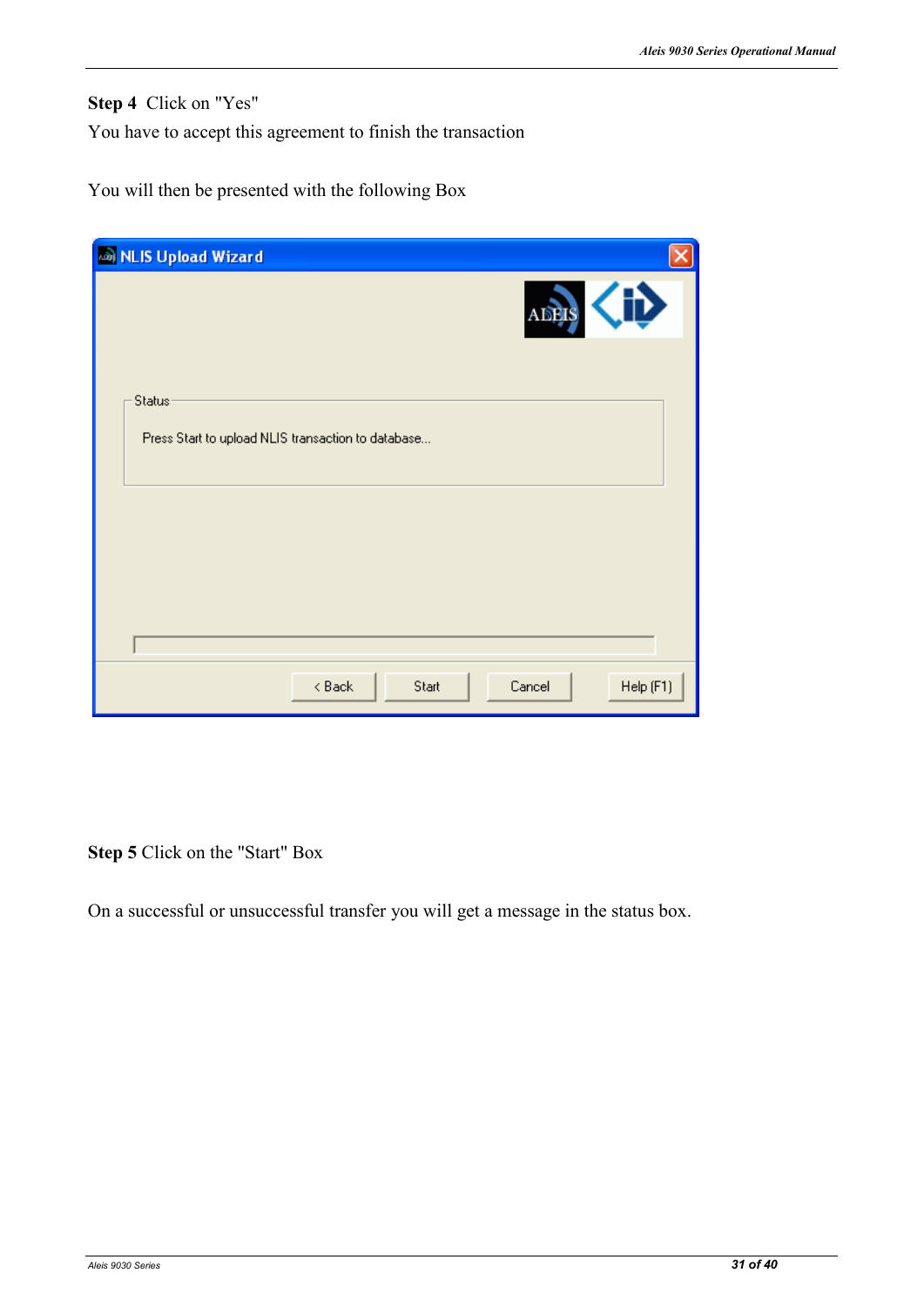#### **10.6 Retrieve Tag Bucket (Australia Only)**

This opens the NLIS Transfer Wizard, to retrieve all RFID and NLIS ID tag numbers that match a specific PIC from the NLIS database. You can also retrieve the Lifetime Traceability (LT), EU Status (EU), Last Transfer Date (TFR) and the Issue Date (ISS)

For further information please use the help feature in Aleis DataLink

#### **Retrieve Tag Bucket Steps**

**Step 1** Click on the "Retrieve Tag Bucket" button.



You will then be presented with the following Box

| Rease enter the Property of Interest and User Details. |                               |
|--------------------------------------------------------|-------------------------------|
| Please enter the NLIS Transaction and User Details.    | ADEIS                         |
| PIC From<br>ABCD1234<br><b>NLIS User ID</b>            | <b>NLIS Password</b>          |
| 4prodabc                                               | <b>xxxxxxxx</b>               |
| Email Address                                          |                               |
| johnsmith@bigpond.com                                  |                               |
| Select Fields to Retrieve (Maximum of 3 fields):       |                               |
| $\Box$ Lifetime Traceability (LT)                      | Last Transfer Date (TFR)      |
| $\Box$ EU Status (EU)                                  | <b>Issue Date (ISS)</b>       |
|                                                        | Help (F1)<br>Next ><br>Cancel |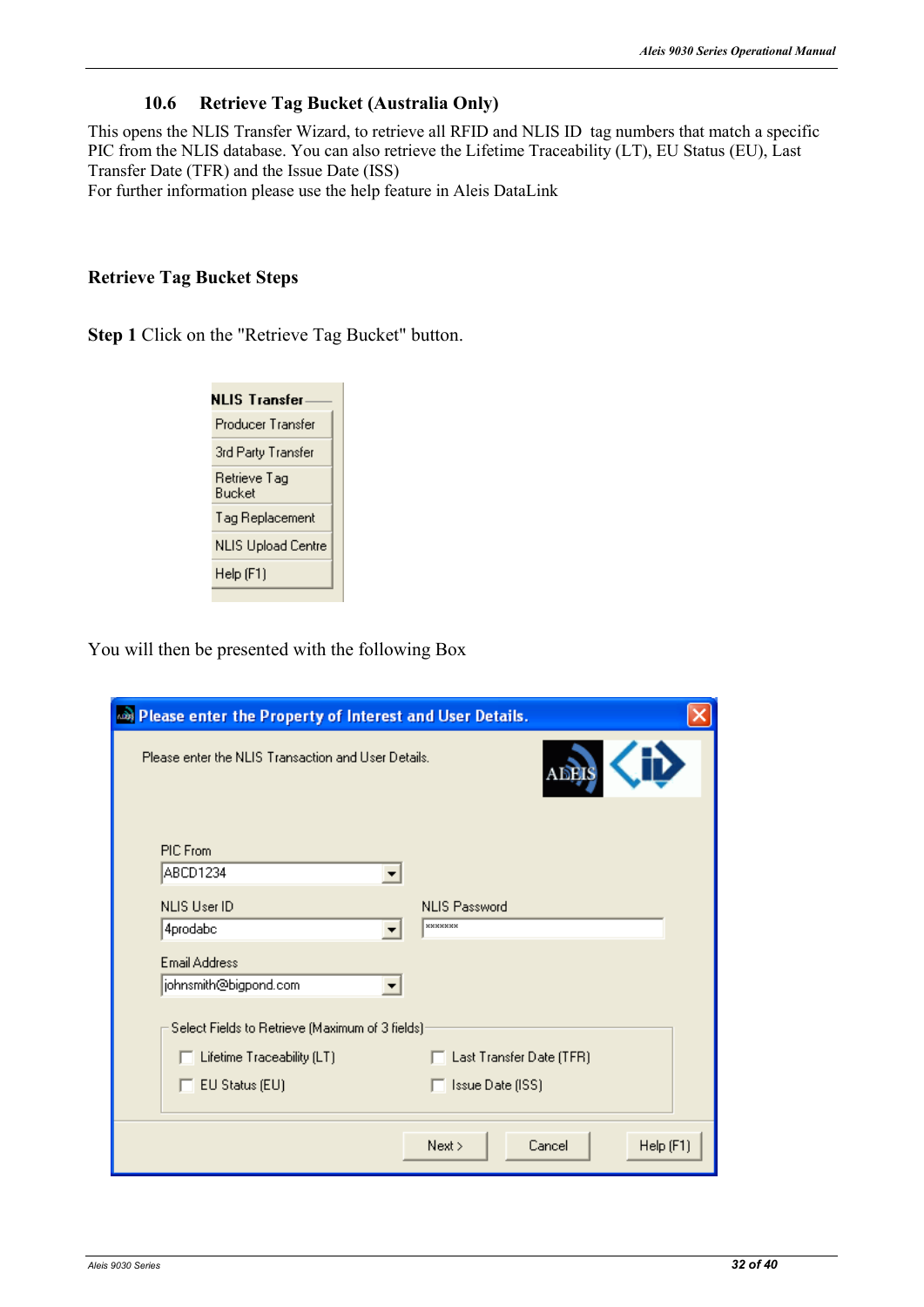**Step 2** After completing the form Click on "Next"

You will then be presented with the following Box

| MLIS Upload Wizard                                           |
|--------------------------------------------------------------|
| <b>ALEIS</b>                                                 |
| Status<br>Press Start to upload NLIS transaction to database |
|                                                              |
|                                                              |
| Help (F1)<br>Cancel<br>$8$ Back<br>Start                     |

**Step 3** Click on "Start"

The Tag Bucket will be loaded into the main screen of DataLink.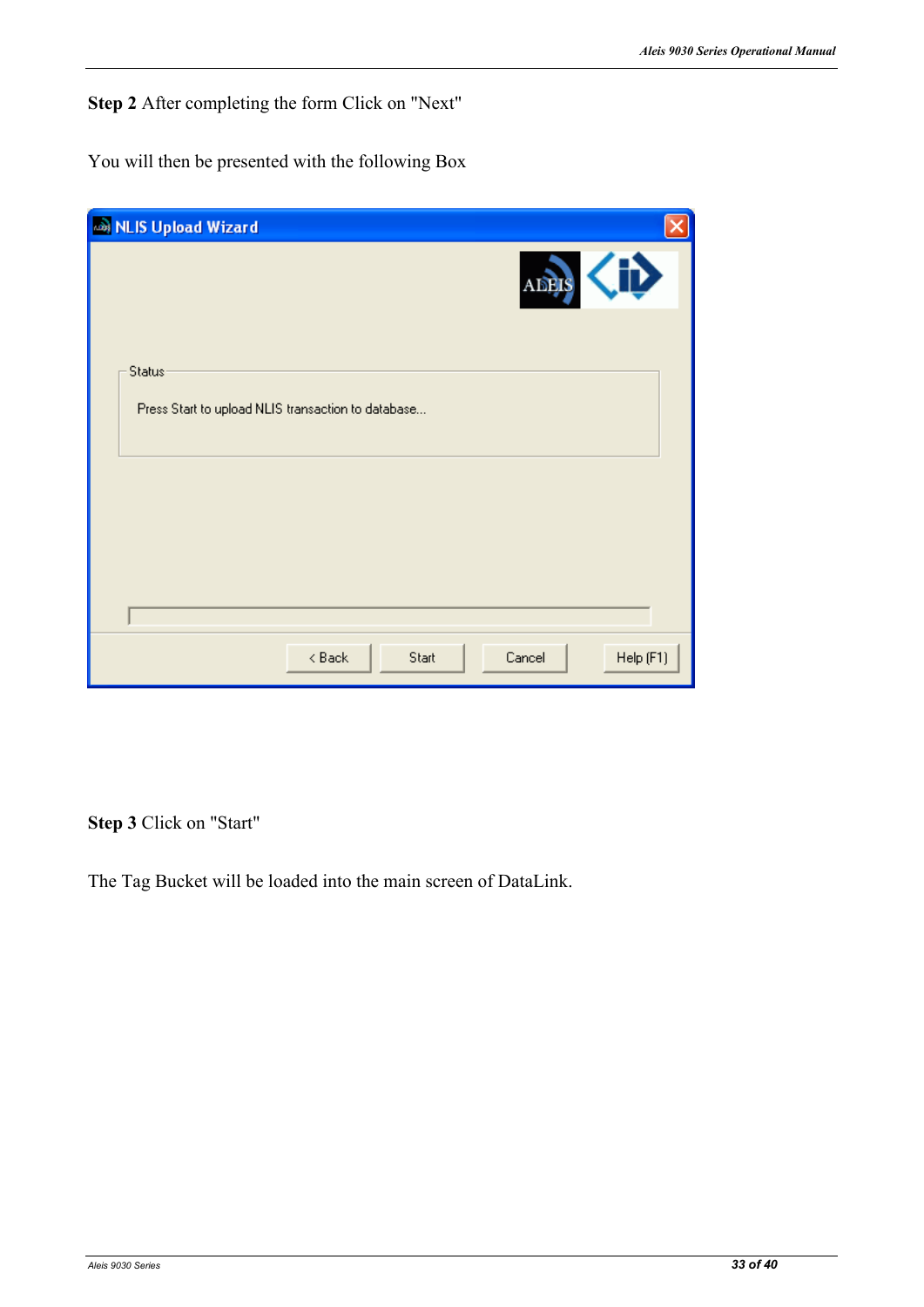#### **10.7 Tag Replacement (Australia Only)**

This opens the NLIS Tag Replacement Request form using the selected tags in the current session. This button is used for replacing defective RFID tags.

For further information please use the help feature in Aleis DataLink

#### **Tag Replacement Steps**

**Step 1** Click on the "Tag Replacement" button.



You will be presented with the following Box

| <b>Base Tag Replacement Request</b>     |                                           |                                                          |
|-----------------------------------------|-------------------------------------------|----------------------------------------------------------|
| Replacement tag<br>RFID or NLIS Number: | Broken Tag<br><b>RFID or NLIS Number:</b> | Add Request<br>NLIS Request<br>Send All<br>Send Selected |
| <br>Cancel<br>Remove                    |                                           | Help (F1)                                                |

 If there are any tags in the current session you are given the option to load them into the Replacement tag box.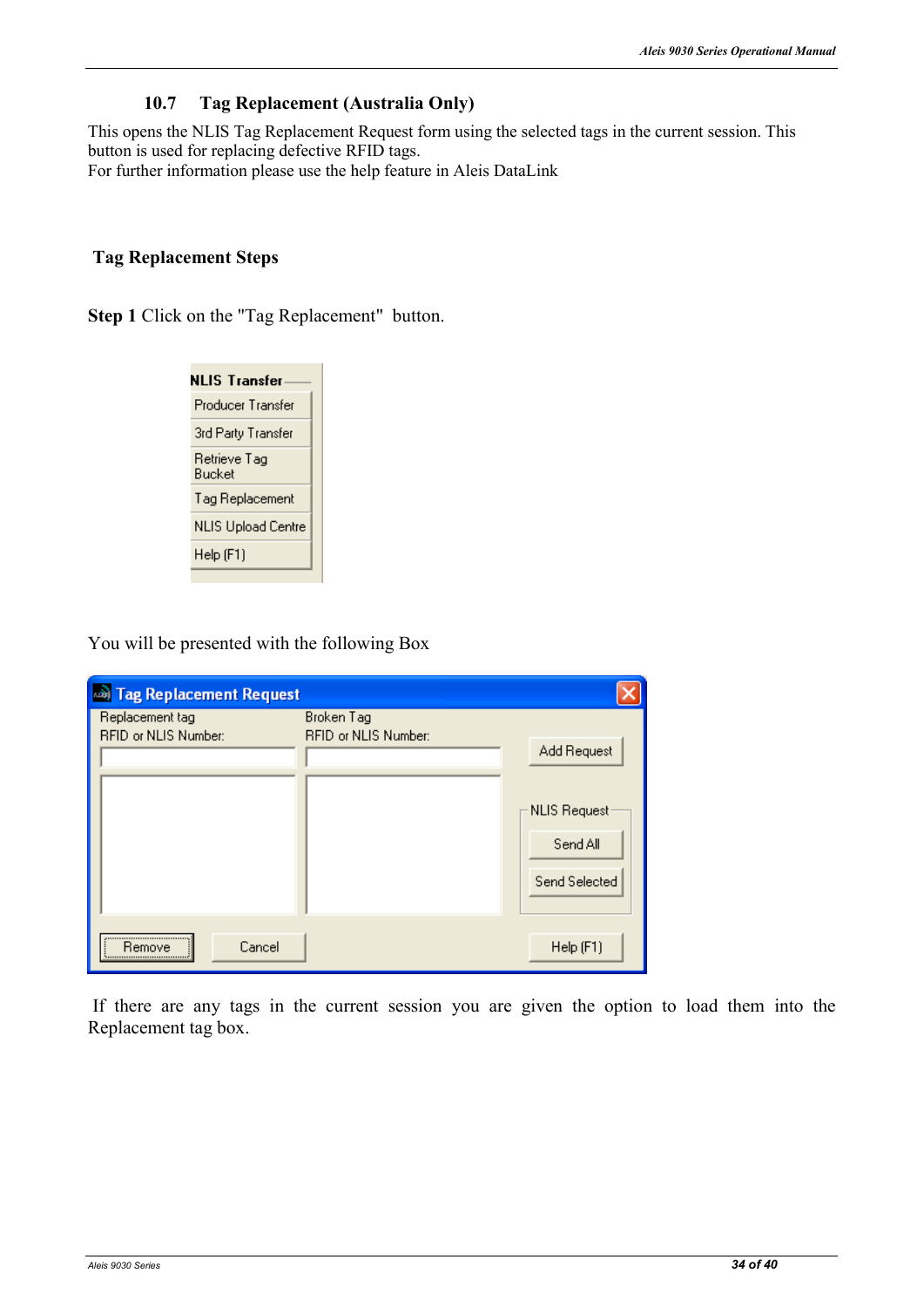| <b>Base Tag Replacement Request</b>     |                                           |                     |
|-----------------------------------------|-------------------------------------------|---------------------|
| Replacement tag<br>RFID or NLIS Number: | Broken Tag<br><b>RFID or NLIS Number:</b> |                     |
| QWRF1234LBA00045                        | QWRF1234LBA00002                          | Add Request         |
|                                         |                                           | <b>NLIS Request</b> |
|                                         |                                           | Send All            |
|                                         |                                           | Send Selected       |
| <br>Cancel<br>Remove                    |                                           | Help (F1)           |

**Step 2** Type in the Replacement tag and the Broken tag in the boxes below

**Step 3** Click on the "Add Request" Box and the tags will be inserted into the box below.

| <b>As Tag Replacement Request</b>                           |                                                               |                                                |
|-------------------------------------------------------------|---------------------------------------------------------------|------------------------------------------------|
| Replacement tag<br>RFID or NLIS Number:<br>QWRF1234LBA00045 | Broken Tag<br><b>RFID or NLIS Number:</b><br>QWRF1234LBA00002 | Add Request<br><b>NLIS Request</b><br>Send All |
| Cancel<br>Remove                                            |                                                               | Send Selected<br>Help (F1)                     |

**Step 4** Click on the "Send All" or "Send Selected" button (it can only send the selected tags if required)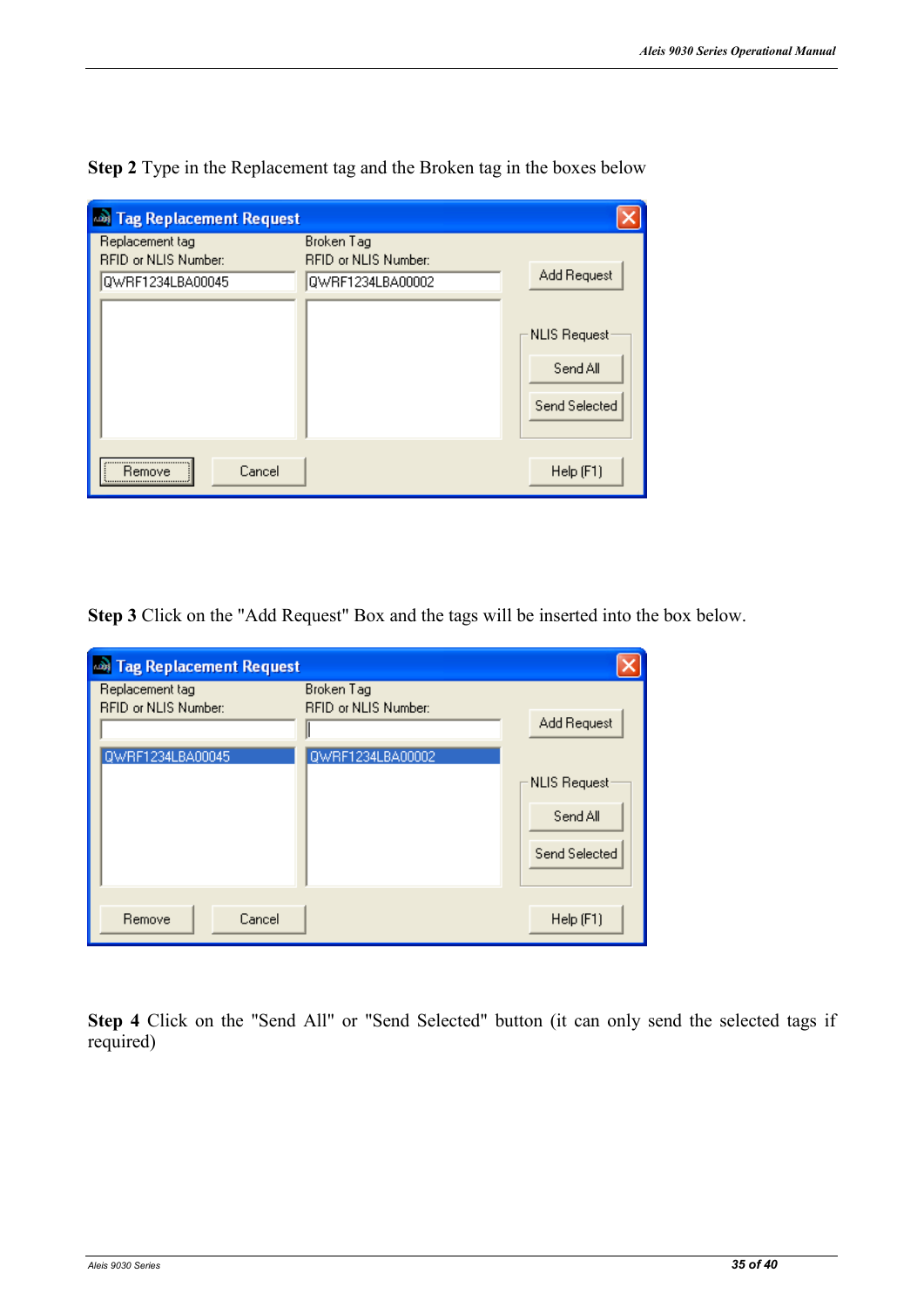You will be presented with the following Box

| Rease enter the Property of Interest and User Details. |                                          |           |
|--------------------------------------------------------|------------------------------------------|-----------|
| Please enter the NLIS Transaction and User Details.    | <b>ADEIS</b>                             |           |
| PIC From<br>ABCD1234<br>NLIS User ID<br>4prodabc       | <b>NLIS Password</b><br><b>xxxxxxxxx</b> |           |
| <b>Email Address</b><br>johnsmith@bigpond.com<br>▼     |                                          |           |
|                                                        |                                          |           |
|                                                        | Next ><br>Cancel                         | Help (F1) |

**Step 5** After completing the form Click on "Next"

You will be presented with the following Box

| MLIS Upload Wizard                                 |                     |
|----------------------------------------------------|---------------------|
|                                                    | ADEIS               |
| Status:                                            |                     |
| Press Start to upload NLIS transaction to database |                     |
|                                                    |                     |
|                                                    |                     |
|                                                    |                     |
| $8$ Back<br>Start                                  | Help (F1)<br>Cancel |

#### **Step 6** Click on "Start"

On a successful or unsuccessful tag replacement you will get a message in the status box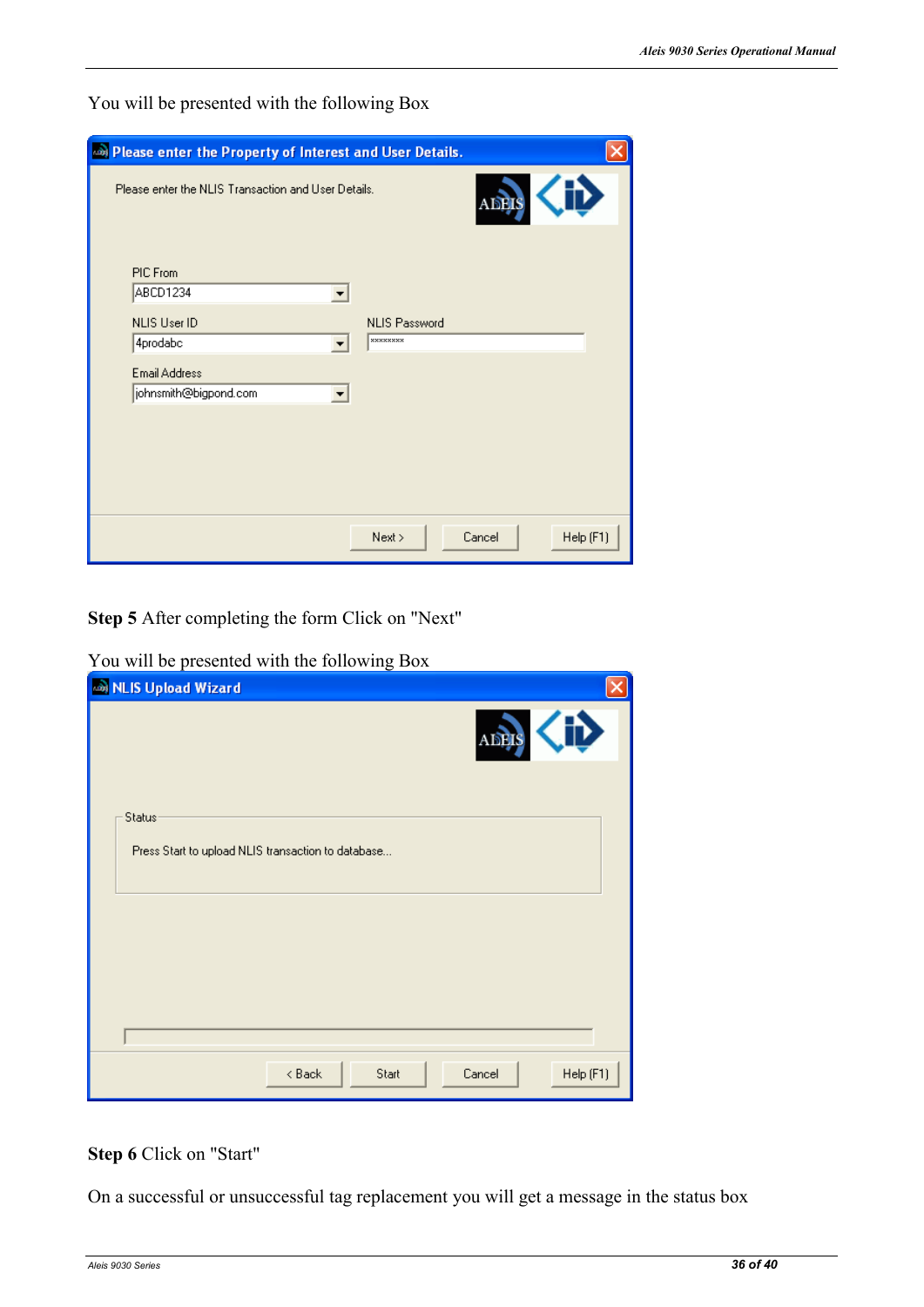#### 10.8 **NLIS Upload Centre (Australia Only)**

This opens the Upload Centre screen, which displays all transactions with the NLIS database. Both successful and unsuccessful transactions are displayed and information regarding the transaction. For further information please use the help feature in Aleis DataLink

| <b>AS NLIS Upload Centre</b> |                     |          |  |          |  |                      |                  |  |                                    |            |  |
|------------------------------|---------------------|----------|--|----------|--|----------------------|------------------|--|------------------------------------|------------|--|
| Uploads                      |                     |          |  |          |  |                      |                  |  | Remind me of deferred transactions | Show Delet |  |
| Upload Date                  | <b>TransDate</b>    | PIC From |  | PIC To   |  | Vendor Dec           | <b>NLIS User</b> |  | Status                             | Accepted U |  |
| 13/06/2006 09:14:1           | 13/06/2006 NH222222 |          |  | NI555555 |  | 1234567              | aleis001         |  | <b>Partial Transfer</b>            | 1/45       |  |
| 13/06/2006 09:13:1           | 13/06/2006 NH222222 |          |  | NI555555 |  | 1234567              | aleis001         |  | Invalid username                   | 0/4        |  |
| 15/05/2006 14:40:2           | 09/05/2006 NH222222 |          |  | NB666666 |  | 1234567 aleis001     |                  |  | <b>Invalid Transfer</b>            | 0/50.5     |  |
| 10/05/2006 15:32:1           | 10/05/2006 NJ888888 |          |  | NB666666 |  | 1234567 aleis001     |                  |  | Invalid username                   | 0/8        |  |
|                              |                     |          |  |          |  |                      |                  |  |                                    |            |  |
|                              |                     |          |  |          |  |                      |                  |  |                                    |            |  |
|                              |                     |          |  |          |  |                      |                  |  |                                    |            |  |
|                              |                     |          |  |          |  |                      |                  |  |                                    |            |  |
|                              |                     |          |  |          |  |                      |                  |  |                                    |            |  |
|                              |                     |          |  |          |  |                      |                  |  |                                    |            |  |
|                              |                     |          |  |          |  |                      |                  |  |                                    |            |  |
|                              |                     |          |  |          |  |                      |                  |  |                                    |            |  |
|                              |                     |          |  |          |  |                      |                  |  |                                    |            |  |
|                              |                     |          |  |          |  |                      |                  |  |                                    |            |  |
|                              |                     |          |  |          |  |                      |                  |  |                                    |            |  |
| ◂                            |                     |          |  |          |  |                      |                  |  |                                    |            |  |
| Delete Upload                | Resume Upload       | Open     |  | Print    |  | View Transaction Log |                  |  | Save Transaction Log               | Exit       |  |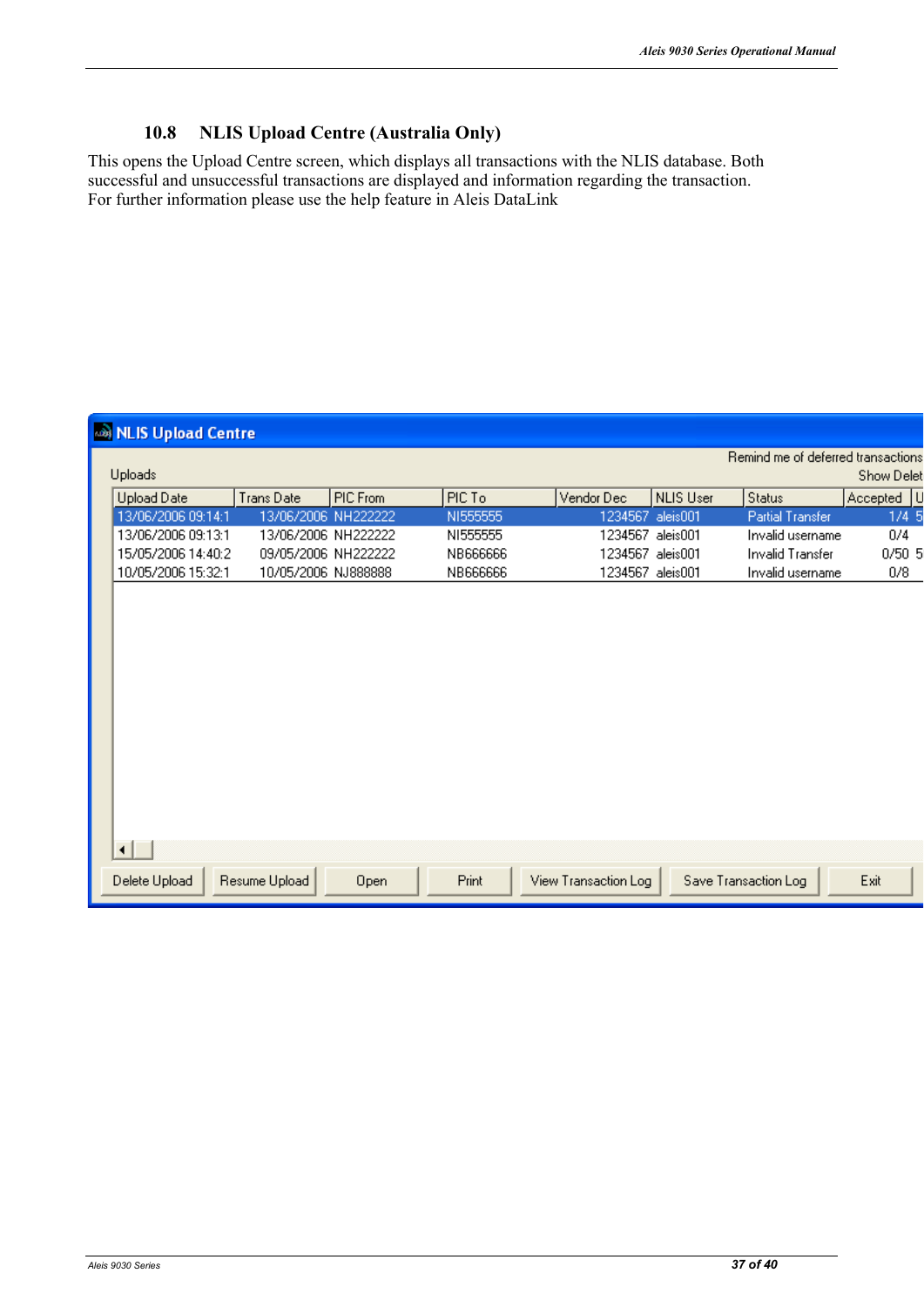#### **11.0 Aleis Conditions of Sale**

- In these conditions:
	- (1) `Vendor' means Aleis Pty Ltd ACN 130 754 826 of the Cnr Old Rosevale & Jandowae/Kingaroy Rds, Jandowae, Queensland, 4410 which is the seller of the goods
	- (2) 'Factory' means the Vendor's principal place of business at the Cnr Old Rosevale & Jandowae /Kingaroy Rds, Jandowae, Queensland 4410.
	- (3) Purchaser' means the customer(s) described overleaf which is the purchaser of the goods.
	- (4) `Goods' means the products and, if any, services specified overleaf
	- (5) Nothing in these conditions shall be read or applied so as to exclude, restrict or modify or have the effect of excluding, restricting or modifying any condition, warranty, guarantee, right or remedy implied by law (including the Trade Practices Act 1974) and which by law cannot be excluded, restricted or modified.
	- (6) Words denoting the singular number only include the plural number and vice versa; where reference to any gender includes every other gender and words denoting individuals include corporations
- 2. These conditions (which shall only be waived in writing signed by the vendor) shall prevail over all conditions of the purchaser's order to the extent of any inconsistency.
- 3. The goods and all other products sold by vendor are sold on these terms and conditions.
- 4. Unless previously withdrawn, vendor's quotation is open for acceptance within the period stated therein or, when no period is so stated, within thirty (30) days only after its date. The vendor reserves the right to refuse any order based on this quotation within 7 days after the receipt of the order.
- 5. The cost of any special packing and packing materials used in relation to the goods shall be at the purchaser's expense notwithstanding that such cost may have been omitted from any quotation.
- 6. The purchaser waives any claim for shortage or discrepancy of any goods delivered if a claim in respect thereof has not been lodged with vendor within seven (7) days from the date of receipt of goods by the purchaser.
- 7. All specifications, drawings, and particulars of weights and dimensions submitted by vendor are approximate only and any deviation shall not be taken to vitiate any contract with vendor or form grounds for any claim against vendor. The descriptions, illustrations and performances contained in catalogues, price lists and other advertising matter do not form part of the contract of sale of the goods. Where specifications, drawings or other particulars are supplied by purchaser, vendor's price is made on estimates of quantities required. Should there be any adjustments in quantities above or below the quantities estimated by vendor and set out in a quotation, then any such increase or decrease shall be adjusted on a unit rate basis according to unit prices set out herein.
- 8.1 Any performance figures given by vendor are estimates only. Vendor shall be under no liability for damages for failure to attain such figures unless specifically guaranteed in writing and any such written guarantee shall be subject to the recognised tolerances applicable to such figures.
- 8.2 The Purchaser acknowledges that frequency from other products, for example computer equipment, videos, loud speakers and other metal products may affect the goods' performance. The Vendor gives no warranty that in the event of any frequency disruption the goods will remain fit for the purpose intended. The Vendor will not be liable for any claims made as a result of other equipment or other things interfering with the performance of the goods whether on account of frequency disruption or otherwise.
- 9. Delivery dates mentioned are an estimate only and vendor shall not be liable for late delivery or non-delivery and under no circumstances shall the vendor be liable for any loss, damage or delay occasioned to the purchaser arising from late or non-delivery or late installation of the goods.
- 10. (1) Unless specifically agreed otherwise in writing, delivery shall be ex-factory. The Purchaser must make its own arrangements for the transport of the goods from the factory and any assistance that the Vendor gives in transporting the goods shall not effect the rights of the Vendor under this Clause. Vendor is not responsible for any loss or damage to goods in transit.
	- (2) Risk in the goods shall pass to the Purchaser upon dispatch of goods from Factory.
- 11. (1) Vendor's liability for goods manufactured by it is limited to making good any defects by repairing the same or at vendor's option by replacement, within a period not exceeding twelve calendar months after the goods have been dispatched (or installed by Aleis) provided that:
	- (a) defects have arisen solely from faulty materials or workmanship;
	- (b) the goods have not received maltreatment, inattention or interference;
	- (c) accessories of any kind used by the purchaser are manufactured by or approved by vendor;
	- (d) the seals of any kind on the goods remain unbroken; and
	- (e) the defective parts are promptly returned free of cost to vendor.
	- (f) all freight is paid by the purchaser.
	- (2) If goods are not manufactured by vendor the guarantee of the manufacturer thereof shall be accepted by the purchaser and is the only guarantee given to purchaser in respect of the goods.
	- (3) Vendor shall not be liable for and purchaser releases vendor from any claims in respect of faulty or defective design of any goods supplied unless such design has been wholly prepared by vendor and the responsibility for any claim has been specifically accepted by vendor in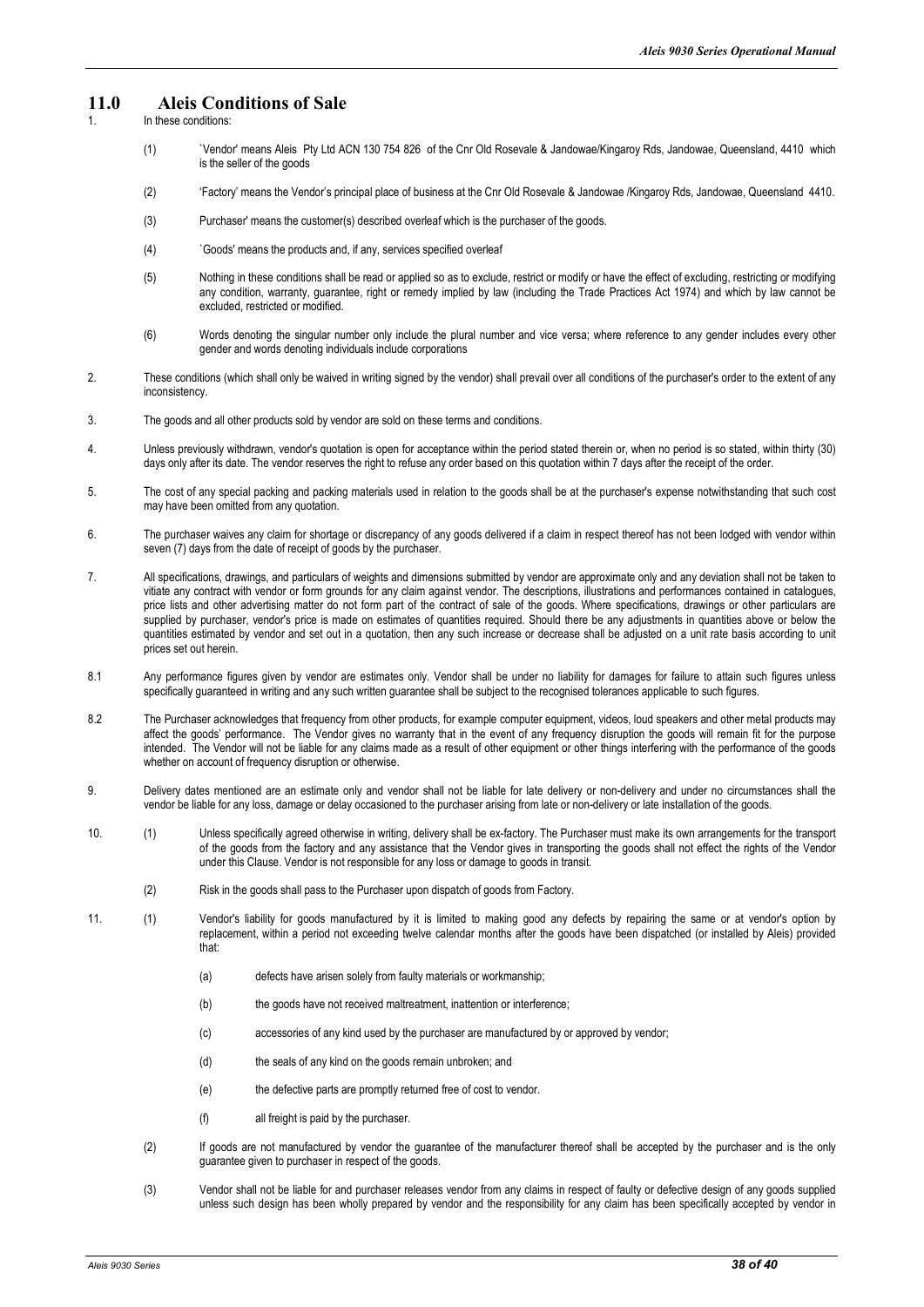writing and in any event vendor's liability hereunder shall be strictly limited to the replacement of defective parts in accordance with para 11(1) of these conditions.

- (4) Except as provided herein, all express and implied warranties, guarantees and conditions under statute or general law as to merchantability, description, quality, suitability or fitness of the goods for any purpose or as to design, assembly, installation, materials or workmanship or otherwise are hereby expressly excluded and vendor shall not be liable for physical or financial injury, loss or damage or for consequential loss or damage of any kind arising out of the supply, layout, assembly, installation or operation of the goods or arising out of vendor's negligence or in any way whatsoever.
- 12. Vendor's liability for a breach of a condition or warranty implied by Div 2 of Pt V of the Trade Practices Act 1974 (other than s 69) is hereby limited to:
	- (1) in the case of goods, any one or more of the following:
		- (a) the replacement of the goods or the supply of equivalent goods;
		- (b) the repair of the goods;
		- (c) the payment of the cost of replacing the goods or of acquiring equivalent goods;
		- (d) the payment of the cost of having the goods repaired; or
	- (2) in the case of services:
		- (a) the supplying of the services again; or
		- (b) the payment of the cost of having the services supplied again.
- 13. Vendor's liability under s 74H of the Trade Practices Act 1975 is expressly limited to a liability to pay to the purchaser an amount equal to:
	- (1) the cost of replacing the goods;
	- (2) the cost of obtaining equivalent goods; or
	- (3) the cost of having the goods repaired, whichever is the lowest amount.
- 14. Unless otherwise stated all prices quoted by vendor are net, exclusive of tax. Prices quoted are those ruling at the date of issue of quotation and are based on rates of freight, insurance, customs duties, exchange, shipping expenses, sorting and stacking charges, cartage, rate of weighs, cost of materials and other charges affecting the cost of production ruling on the date the quotation is made and any alterations thereto either before acceptance of or during the currency of the contract shall be to the purchaser's account.
- 15 The purchase price in relation to goods shall be payable and payment or balance thereof shall be made immediately at time of order, or otherwise as agreed in writing.
- 16. Vendor reserves the following rights in relation to the goods until all accounts owed by the purchaser to vendor are fully paid:
	- (1) legal ownership of the goods:
	- (2) to enter the purchaser's premises (or the premises of any associated company or agent where the goods are located) without liability for trespass or any resulting damage and retake possession of the goods; and
	- (3) to keep or resell any goods repossessed pursuant to (2) above;

If the goods are resold, or products manufactured using the goods are sold, by the purchaser, the purchaser shall hold such part of the proceeds of any such sale as represents the invoice price of the goods sold or used in the manufacture of the goods sold in a separate identifiable account as the beneficial property of vendor and shall pay such amount to vendor upon request. Notwithstanding the provisions above vendor shall be entitled to maintain an action against the purchaser for the purchase price and the risk of the goods shall pass to the purchaser upon delivery.

- 17. Any property of the purchaser under vendor's custody or control shall be entirely at the purchaser's risk as regards loss or damage caused to the property or by it.
- 18. Vendor reserves the right to make a reasonable charge for storage if the purchaser does not take delivery of goods within fourteen days of notification that the goods are ready for collection.
- 19. Vendor shall not be under any obligation to accept goods returned by the purchaser and will do so only on terms to be agreed in writing in each individual case.
- 20. All goods to be supplied by vendor shall be as described on the quotation overleaf and the description on such order modified as so agreed shall prevail over all other descriptions including any purchaser's specification or inquiry.
- 21. No order may be cancelled except with consent in writing and on terms which will indemnify vendors against all losses.
- 22. The contract for sale of the goods is made in the state of Queensland and the parties agree to submit all disputes arising between them to the courts of such state at any court competent to hear appeals therefrom.
- 23. The Purchaser shall pay all and any import duties, levies or imports and/or any sales, use, excise, gross receipts, value added, goods and services tax, property or other taxes or duties of any kind whatsoever assessed upon or relating in any way to the goods ordered by the Purchaser irrespective of the person, nation, state or authority requiring payment thereof.